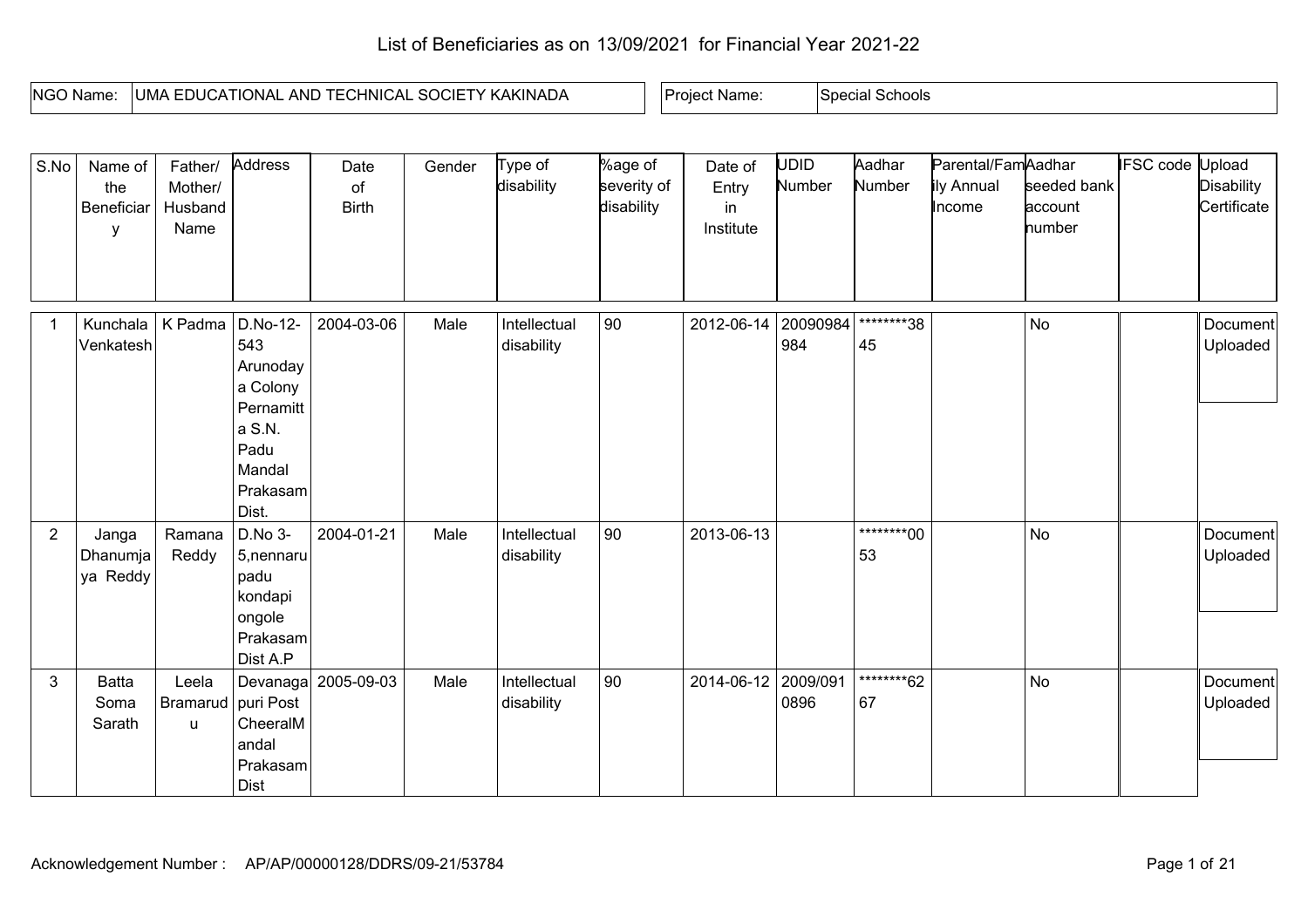| S.No           | Name of<br>the<br>Beneficiar<br>y | Father/<br>Mother/<br>Husband<br>Name | Address                                                                                  | Date<br>of<br><b>Birth</b> | Gender | Type of<br>disability      | %age of<br>severity of<br>disability | Date of<br>Entry<br>in<br>Institute | <b>UDID</b><br>Number | Aadhar<br>Number   | Parental/FamAadhar<br>ily Annual<br>Income | seeded bank<br>account<br>number | <b>IFSC code Upload</b> | <b>Disability</b><br>Certificate |
|----------------|-----------------------------------|---------------------------------------|------------------------------------------------------------------------------------------|----------------------------|--------|----------------------------|--------------------------------------|-------------------------------------|-----------------------|--------------------|--------------------------------------------|----------------------------------|-------------------------|----------------------------------|
| 4              | Amisigadd<br>a Tarunsai           | Murali<br>Krishna                     | Ram<br>Nagar 1st<br>line<br>OngolePr<br>akasam<br>Dist. A.P                              | 2003-07-20                 | Male   | Intellectual<br>disability | 90                                   | 2015-06-18                          | 20090985<br>487       | *********09<br>24  |                                            | <b>No</b>                        |                         | Document<br>Uploaded             |
| 5              | Cherukupa Hanumant<br>Ili Pravin  | ha Rao                                | D.No 37-<br>$1 - 223$<br>Pragathi<br>colony<br>ongole<br>Rural<br>Prakasam<br>Dist. AP   | 2007-10-12                 | Male   | Intellectual<br>disability | 90                                   | 2016-06-14                          |                       | *********43<br>96  |                                            | <b>No</b>                        |                         | Document<br>Uploaded             |
| $6\phantom{1}$ | Vipparla<br>Jhany<br>Ebinaizer    | Anilkumar                             | D.No. 7-<br>7841<br>Samtha<br>Nagar,<br>1st Line,<br>PTC,<br>Ongole.                     | 2008-02-10                 | Male   | Intellectual<br>disability | 90                                   | 2014-06-14                          |                       | *********55<br>55  |                                            | <b>No</b>                        |                         | Document<br>Uploaded             |
| $\overline{7}$ | alagarla<br>Siva Sai<br>Revanth   | Sudhakar                              | D.No.1-4-<br>538 Near<br>2 Town<br>AnandaR<br>ao Road<br>Ongole<br>Prakasam<br>Dist. A.P | 2003-05-15                 | Male   | Intellectual<br>disability | 75                                   | 2016-06-16                          | 20090965<br>809       | ********14<br>$77$ |                                            | <b>No</b>                        |                         | Document<br>Uploaded             |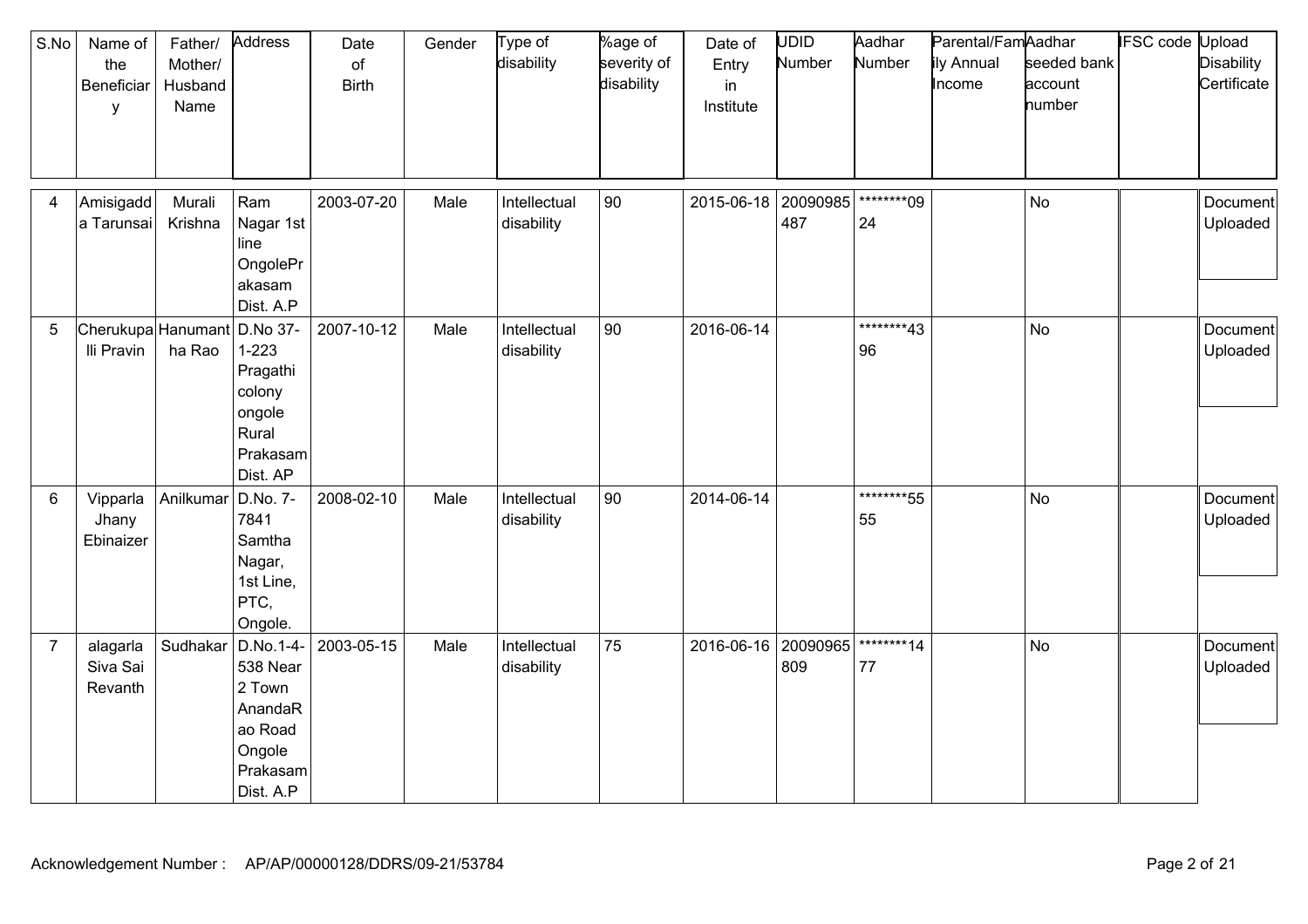| S.No | Name of<br>the<br>Beneficiar<br>y          | Father/<br>Mother/<br>Husband<br>Name | Address                                                                         | Date<br>of<br><b>Birth</b> | Gender | Type of<br>disability      | %age of<br>severity of<br>disability | Date of<br>Entry<br>in<br>Institute | UDID<br>Number   | Aadhar<br>Number | Parental/FamAadhar<br>ily Annual<br>Income | seeded bank<br>account<br>number | IFSC code | Upload<br><b>Disability</b><br>Certificate |
|------|--------------------------------------------|---------------------------------------|---------------------------------------------------------------------------------|----------------------------|--------|----------------------------|--------------------------------------|-------------------------------------|------------------|------------------|--------------------------------------------|----------------------------------|-----------|--------------------------------------------|
| 8    | Lingamsett<br>i Akhil                      | Ramesh                                | Inamana<br>mellur<br>Prakasam<br>Dist. A.P-<br>523101                           | 2003-01-01                 | Male   | Intellectual<br>disability | 75                                   | 2016-06-17                          | 20090920<br>872  | ********36<br>94 |                                            | No                               |           | Document<br>Uploaded                       |
| 9    | Vaddeman<br>i Thirupalu Subbaiah           | Venkata                               | veeraredd<br>ypalem<br>Ongole<br>Prakasam<br>Dist. A.P-<br>523001               | 2003-06-10                 | Male   | Intellectual<br>disability | 75                                   | 2016-06-20                          | 17080271<br>033  | ********93<br>77 |                                            | No                               |           | Document<br>Uploaded                       |
| 10   | M<br><b>Bhuvanes</b><br>war<br>Reddy       | M<br>Malyadri                         | D.No. 5-7<br>Garlapeta<br>Marripudi<br>Prakasam<br>Dist.                        | 2007-08-10                 | Male   | Intellectual<br>disability | 90                                   | 2017-06-20                          |                  | ********93<br>48 |                                            | No                               |           | Document<br>Uploaded                       |
| 11   | Bonnamuk<br>kala<br>Mallikarjun<br>a Reddy | Rami<br>Reddy                         | Gollapalli<br>Podili<br>Mandal<br>Prakasam<br>Dist. A.P-<br>523240              | D.No 2-75 2007-03-08       | Male   | Intellectual<br>disability | 75                                   | 2017-06-30                          | 1708/017<br>9504 | ********85<br>14 |                                            | <b>No</b>                        |           | Document<br>Uploaded                       |
| 12   | Chalamac<br>herla<br>Ramakrish<br>na       | Naryana<br>Swamy                      | $D.No-6-$<br>3872 Sri<br>Ram<br>Colony<br>Kurnool<br>Road<br>OngolePr<br>akasam | 2003-12-12                 | Male   | Intellectual<br>disability | 75                                   | 2017-06-30                          |                  | ********91<br>90 |                                            | <b>No</b>                        |           | Document<br>Uploaded                       |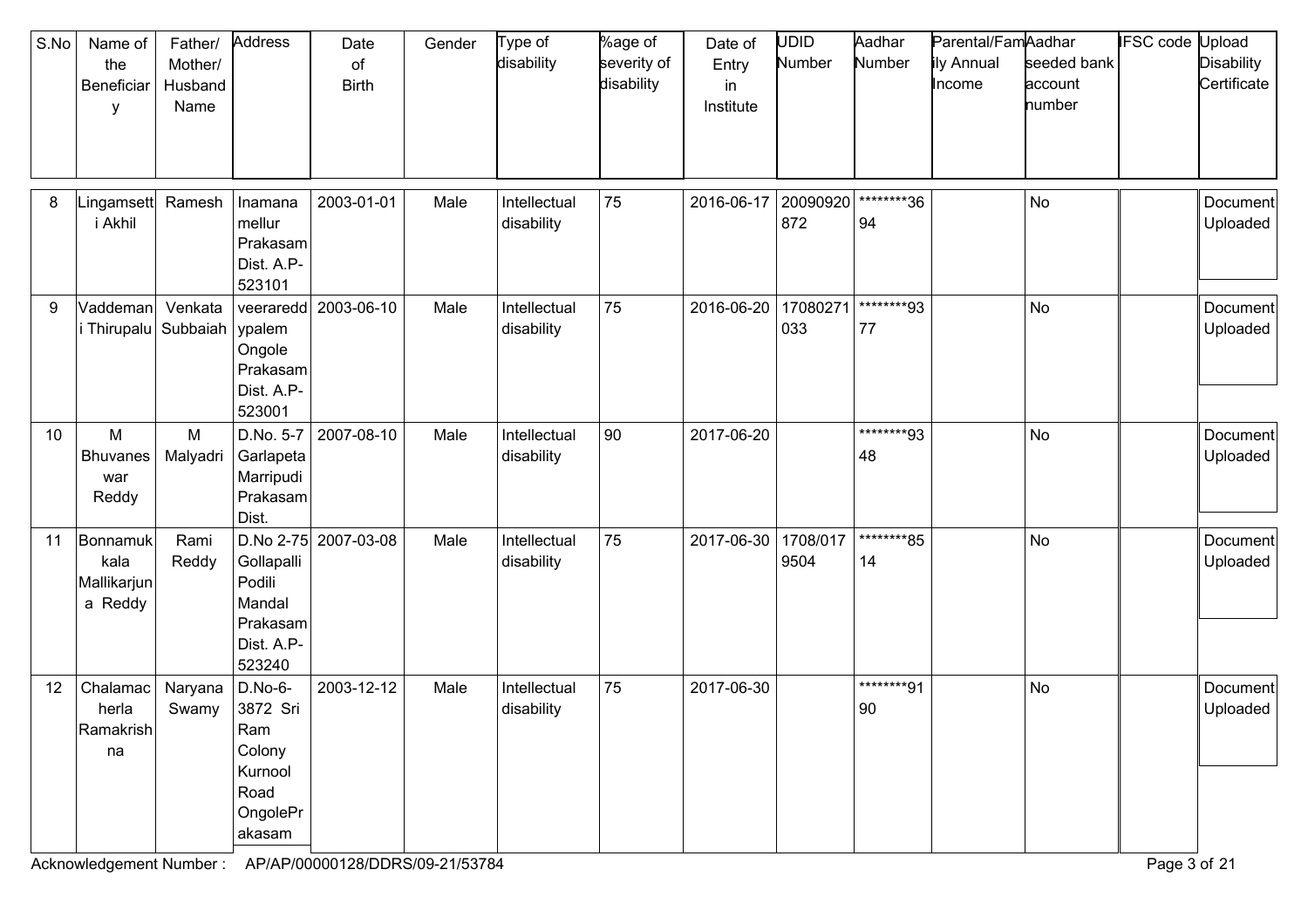| S.No | Name of<br>the<br>Beneficiar<br>у                        | Father/<br>Mother/<br>Husband<br>Name | Address                                                  | Date<br>of<br><b>Birth</b> | Gender | Type of<br>disability      | %age of<br>severity of<br>disability | Date of<br>Entry<br>in<br>Institute | <b>UDID</b><br>Number | Aadhar<br>Number  | Parental/FamAadhar<br>ily Annual<br>Income | seeded bank<br>account<br>number | <b>IFSC</b> code | Jpload<br><b>Disability</b><br>Certificate |
|------|----------------------------------------------------------|---------------------------------------|----------------------------------------------------------|----------------------------|--------|----------------------------|--------------------------------------|-------------------------------------|-----------------------|-------------------|--------------------------------------------|----------------------------------|------------------|--------------------------------------------|
|      |                                                          |                                       | Dist. A.P-<br>523002                                     |                            |        |                            |                                      |                                     |                       |                   |                                            |                                  |                  |                                            |
| 13   | Lakke<br>Brahmaiah                                       | Venkates<br>warulu                    | NTR<br>Colony<br>4th line<br>Ongole<br>Prakasam<br>Dist. | 2007-04-03                 | Male   | Intellectual<br>disability | 90                                   | 2018-06-16                          |                       |                   |                                            | No                               |                  | Document<br>Uploaded                       |
| 14   | Konda Sai Srinivasar<br>Vivek<br>Vardhan                 | ao                                    | D.No. 1-<br>523<br>Gudiwada<br>Krishna<br>Dist.          | 2003-08-16                 | Male   | Intellectual<br>disability | 75                                   | 2018-06-20                          |                       | ********41<br>53  |                                            | No                               |                  | Document<br>Uploaded                       |
| 15   | Kondapatu Ayyappa<br>ri Nanda<br>Kishore                 |                                       | <b>Budawad</b><br>a Parchuri<br>Prakasha<br>m Dist.      | 2004-02-17                 | Male   | Intellectual<br>disability | 50                                   | 2018-06-20                          | 2009/098<br>9316      | *********74<br>03 |                                            | No                               |                  | Document<br>Uploaded                       |
| 16   | Malevenka Srinivasa<br>Naga<br>Hemanth<br>Kumar<br>Reddy | Reddy                                 | Brahman<br>akaraka<br>Jeladanki<br><b>NellurDist</b>     | 2010-11-06                 | Male   | Intellectual<br>disability | 75                                   | 2018-06-20                          | 20090987<br>408       |                   |                                            | No                               |                  | Document<br>Uploaded                       |
| 17   | Babu                                                     | Duddela   Narasimh   D.No.5-<br>arao  | 202<br>K.Bitragu<br>nta<br>Zaruguma<br>Шi                | 2006-05-12                 | Male   | Intellectual<br>disability | 75                                   | 2018-06-30                          |                       | ********74<br>03  |                                            | No                               |                  | Document<br>Uploaded                       |

Acknowledgement Number : AP/AP/00000128/DDRS/09-21/53784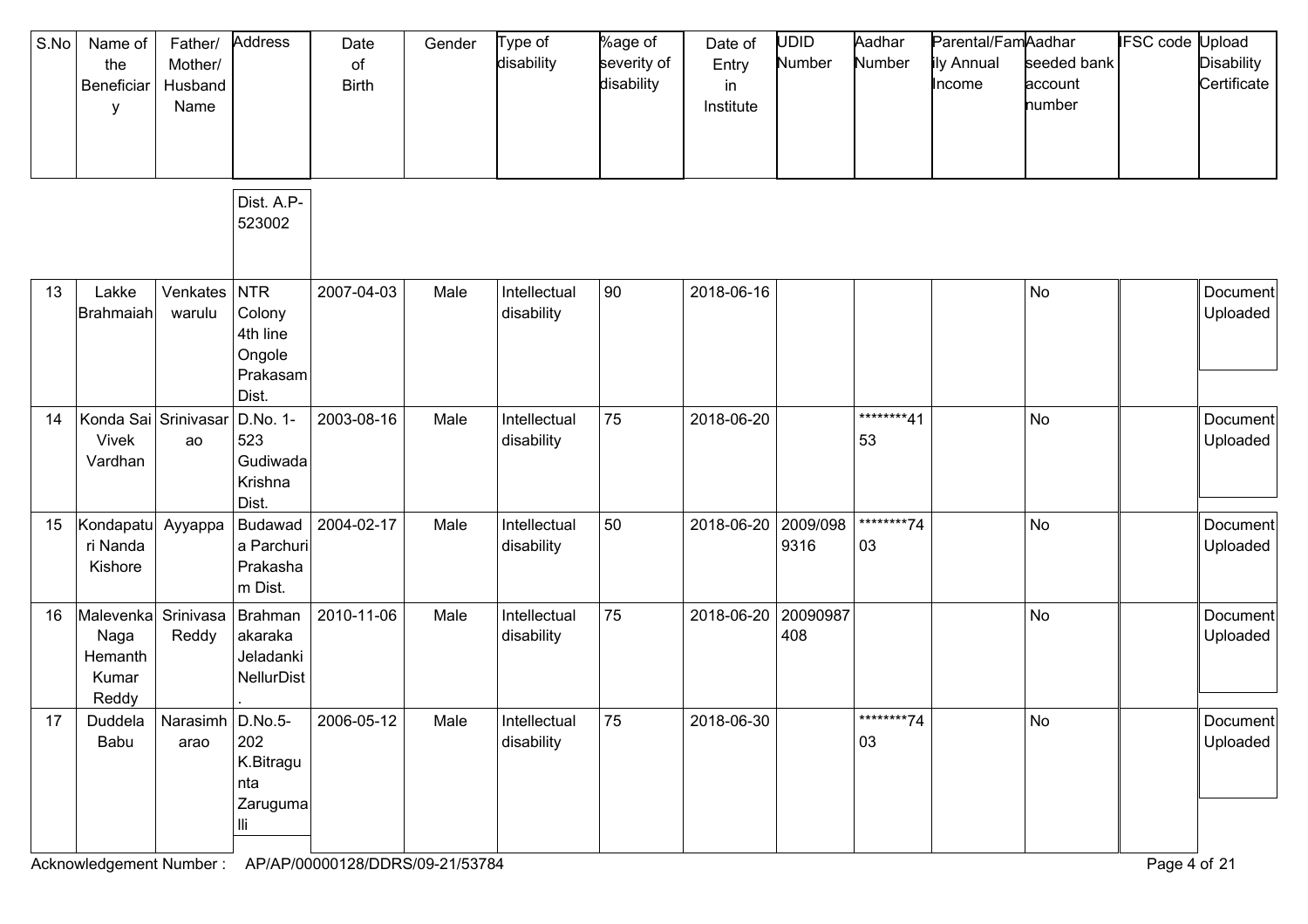| S.No | Name of<br>the<br>Beneficiar<br>у | Father/<br>Mother/<br>Husband<br>Name | Address                                                                              | Date<br>of<br><b>Birth</b> | Gender | Type of<br>disability      | %age of<br>severity of<br>disability | Date of<br>Entry<br>in<br>Institute | UDID<br>Number | Aadhar<br>Number | Parental/FamAadhar<br>ily Annual<br>Income | seeded bank<br>account<br>number | <b>IFSC code Upload</b> | <b>Disability</b><br>Certificate |
|------|-----------------------------------|---------------------------------------|--------------------------------------------------------------------------------------|----------------------------|--------|----------------------------|--------------------------------------|-------------------------------------|----------------|------------------|--------------------------------------------|----------------------------------|-------------------------|----------------------------------|
|      |                                   |                                       | mDist.                                                                               |                            |        |                            |                                      |                                     |                |                  |                                            |                                  |                         |                                  |
| 18   | Palavadi<br>Ranganad<br>h         | Srinivasul D.No 6-<br>$\sf u$         | 139<br>Puchakay<br>alapalli<br>Parvedu<br>Vemulako<br>ta<br>Prakasam<br>Dist.        | 2008-09-03                 | Male   | Intellectual<br>disability | 100                                  | 2018-06-30                          |                | ********27<br>76 |                                            | <b>No</b>                        |                         | Document<br>Uploaded             |
| 19   | K<br>Sudhakar                     | Prakash                               | Andhrake<br>sari Raod,<br>OngolePr<br>akasam<br>Dist.                                | 2005-12-16                 | Male   | Intellectual<br>disability | 50                                   | 2018-07-05                          |                |                  |                                            | No                               |                         | Document<br>Uploaded             |
| 20   | Ramachari<br>Jeeva                | Sunil<br>kumar                        | D.No 7-<br>142<br>Venkates<br>wara<br>Nagar<br>Cheemak<br>urthi<br>Prakasam<br>Dist. | 2003-11-22                 | Male   | Intellectual<br>disability | 75                                   | 2018-07-05                          |                |                  |                                            | <b>No</b>                        |                         | Document<br>Uploaded             |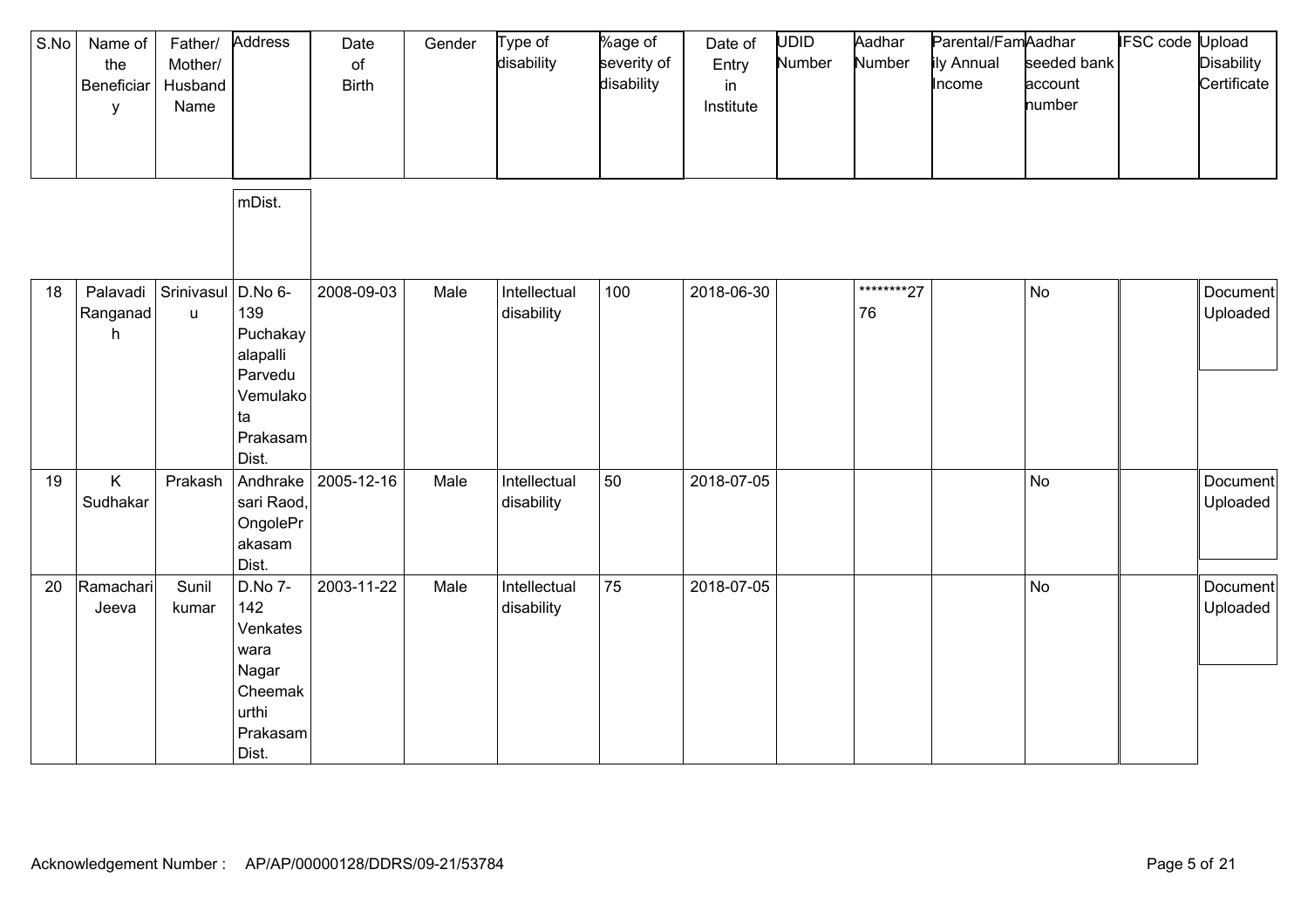| S.No<br>21 | Name of<br>the<br>Beneficiar<br>y<br>Sakkamuri<br>Babu | Father/<br>Mother/<br>Husband<br>Name<br>Krishna<br>Babu | Address<br>Ward<br>No.30                                                         | Date<br>of<br><b>Birth</b><br>2006-07-03 | Gender<br>Male | Type of<br>disability<br>Intellectual | %age of<br>severity of<br>disability<br>90 | Date of<br>Entry<br>in<br>Institute<br>2018-07-05 | <b>UDID</b><br>Number | Aadhar<br>Number | Parental/FamAadhar<br>ily Annual<br>Income | seeded bank<br>account<br>number<br>No | <b>IFSC</b> code | Upload<br><b>Disability</b><br>Certificate<br>Document<br>Uploaded |
|------------|--------------------------------------------------------|----------------------------------------------------------|----------------------------------------------------------------------------------|------------------------------------------|----------------|---------------------------------------|--------------------------------------------|---------------------------------------------------|-----------------------|------------------|--------------------------------------------|----------------------------------------|------------------|--------------------------------------------------------------------|
|            |                                                        |                                                          | Ongole<br>Prakasam<br>Dist.                                                      |                                          |                | disability                            |                                            |                                                   |                       |                  |                                            |                                        |                  |                                                                    |
| 22         | a Ananda<br>Sai                                        | Kallaguntl Venkatara D.No 6-<br>$\circ$                  | 102 Ward<br>No.32<br>Venkates<br>warara<br>Colony<br>OngolePr<br>akasam<br>Dist. | 2007-06-10                               | Male           | Intellectual<br>disability            | 75                                         | 2018-07-05                                        |                       |                  |                                            | <b>No</b>                              |                  | Document<br>Uploaded                                               |
| 23         | Vallepu<br>Ajay<br>Kumar                               | Ankama<br>Rao                                            | $D.No4-70$<br>Dhoddava<br>ram<br>Maddipad<br>i Md.<br>Prakasam<br>Dist.          | 2009-01-01                               | Male           | Intellectual<br>disability            | 100                                        | 2019-06-16                                        |                       | ********68<br>66 |                                            | No                                     |                  | Document<br>Uploaded                                               |
| 24         | Kunchala<br>Vatsavya                                   | Ankama<br>Rao                                            | ram<br>Maddipad<br>i Md.<br>Prakasam<br>Dist.                                    | Dhoddava 2007-05-15                      | Male           | Intellectual<br>disability            | 50                                         | 2019-06-16                                        |                       | ********22<br>89 |                                            | <b>No</b>                              |                  | Document<br>Uploaded                                               |
| 25         | Kokkalaga Ajay Naga<br>dda<br>Krishna<br>Prasad        | babu                                                     | 1st Ward<br>OngolePr<br>akasam                                                   | D.No543T 2010-04-07                      | Male           | Intellectual<br>disability            | 100                                        | 2019-06-18                                        |                       | ********97<br>62 |                                            | No                                     |                  | Document<br>Uploaded                                               |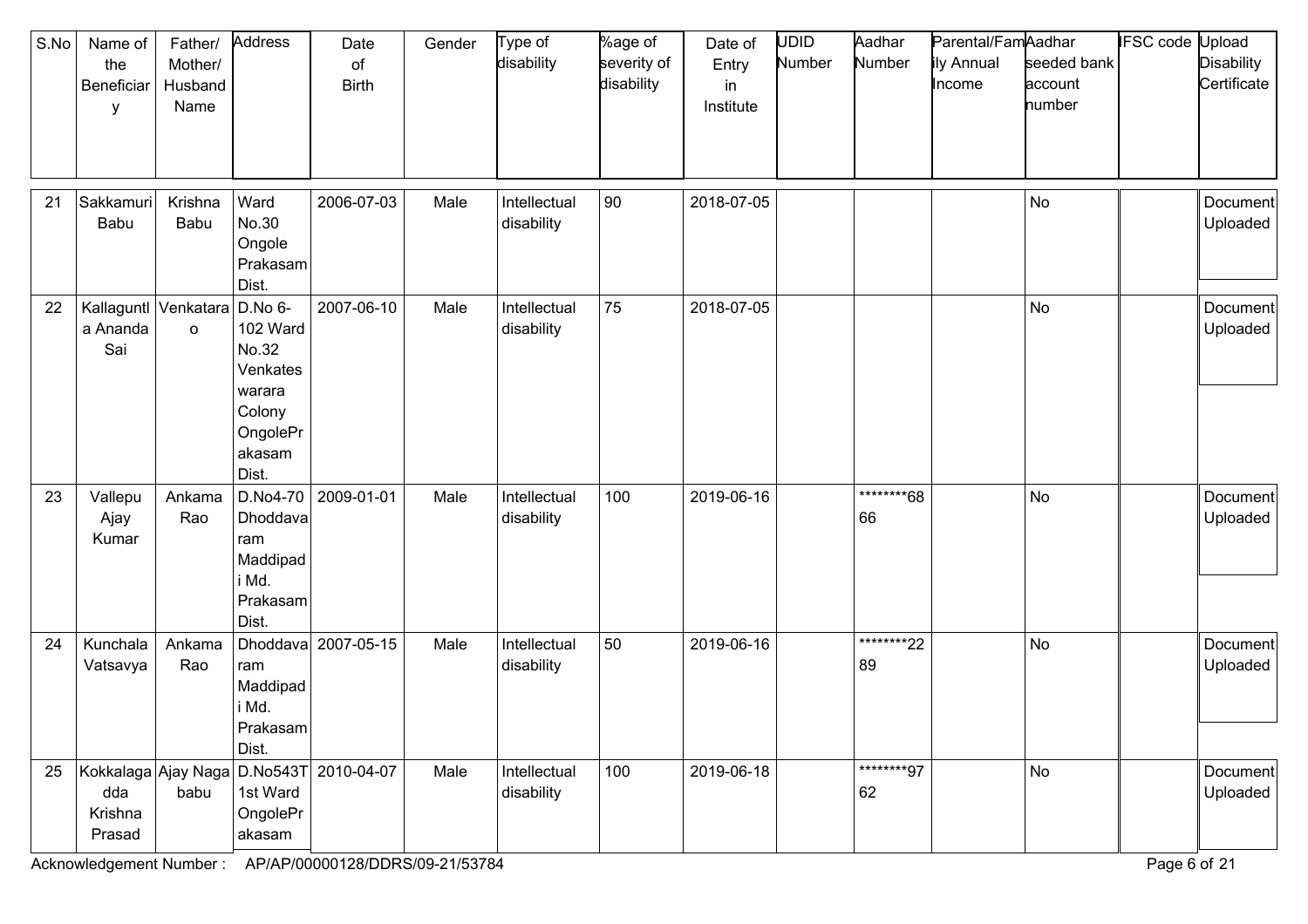| S.No | Name of<br>the<br>Beneficiar<br>У | Father/<br>Mother/<br>Husband<br>Name | Address                                                                   | Date<br>of<br><b>Birth</b> | Gender | Type of<br>disability      | %age of<br>severity of<br>disability | Date of<br>Entry<br>in<br>Institute | UDID<br>Number   | Aadhar<br>Number  | Parental/FamAadhar<br>ily Annual<br>Income | seeded bank<br>account<br>number | <b>IFSC code Upload</b> | <b>Disability</b><br>Certificate |
|------|-----------------------------------|---------------------------------------|---------------------------------------------------------------------------|----------------------------|--------|----------------------------|--------------------------------------|-------------------------------------|------------------|-------------------|--------------------------------------------|----------------------------------|-------------------------|----------------------------------|
|      |                                   |                                       | Dist.                                                                     |                            |        |                            |                                      |                                     |                  |                   |                                            |                                  |                         |                                  |
| 26   | Shaik<br>Shabbir<br>Bhasha        | Syadha                                | NippatlaP<br>adu<br>Cheemak<br>urthi<br>Mandal<br>Prakasam<br>Dist.       | 2007-10-29                 | Male   | Intellectual<br>disability | 50                                   | 2019-06-18 20090923                 | 218              | ********60<br>03  |                                            | <b>No</b>                        |                         | Document<br>Uploaded             |
| 27   | Nagineni<br>Venkata<br>Mahidhar   | Suresh<br>Babu                        | D.No7-<br>$324 - 1$<br>Sambhasi<br>vanagar<br>Ongole<br>Prakasam<br>Dist. | 2012-12-05                 | Male   | Intellectual<br>disability | 50                                   | 2019-06-20                          | 2009/092<br>0114 | ********87<br>77  |                                            | <b>No</b>                        |                         | Document<br>Uploaded             |
| 28   | Pulugu<br>Charan<br>Teja          | Sandyara<br>ni                        | D.No7-<br>8496<br>Z.P.Colon<br>y Ongole<br>Prakasam<br>Dist               | 2006-01-01                 | Male   | Intellectual<br>disability | 75                                   | 2019-06-22                          | 20090907<br>786  | *********25<br>58 |                                            | <b>No</b>                        |                         | Document<br>Uploaded             |
| 29   | Taneer<br>Ashok                   | Krishna                               | N.T.R<br>Colony<br>Ongole<br>Prakasam<br><b>Dist</b>                      | 2007-10-08                 | Male   | Intellectual<br>disability | 75                                   | 2019-06-22                          |                  | ********83<br>35  |                                            | <b>No</b>                        |                         | Document<br>Uploaded             |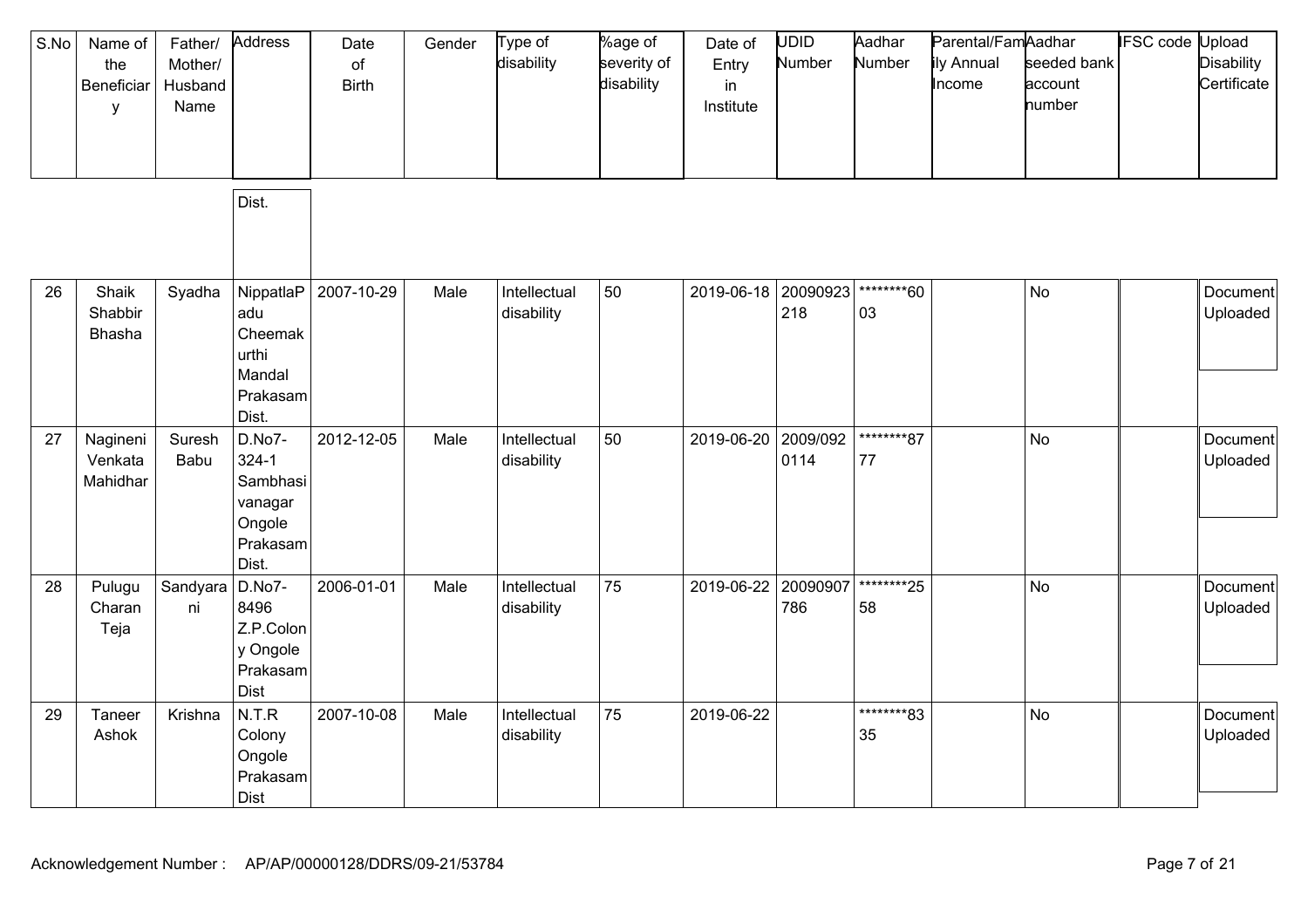| S.No | Name of<br>the<br>Beneficiar<br>у         | Father/<br>Mother/<br>Husband<br>Name | Address                                                                                    | Date<br>of<br><b>Birth</b> | Gender | Type of<br>disability      | %age of<br>severity of<br>disability | Date of<br>Entry<br>in<br>Institute | <b>UDID</b><br>Number | Aadhar<br>Number | Parental/FamAadhar<br>ily Annual<br>Income | seeded bank<br>account<br>number | IFSC code | Jpload<br><b>Disability</b><br>Certificate |
|------|-------------------------------------------|---------------------------------------|--------------------------------------------------------------------------------------------|----------------------------|--------|----------------------------|--------------------------------------|-------------------------------------|-----------------------|------------------|--------------------------------------------|----------------------------------|-----------|--------------------------------------------|
| 30   | Gandavar<br>apu Jai<br>Datta sai<br>Reddy | G Gopal<br>Reddy                      | D.No. 6-<br>78, Main<br>Road,<br>Alluru,<br>Prakasam<br>Dist.                              | 2005-03-06                 | Male   | Intellectual<br>disability | 90                                   | 2020-02-22                          | 20090986<br>472       | ********82<br>43 |                                            | No                               |           | Document<br>Uploaded                       |
| 31   | Kodipilla<br>Udya<br>Kiran                | K.<br>Yedukond 21,<br>alu             | D.No. 2-<br>Chintha<br>Village,<br>Marrripudi<br>Md.,<br>Prakasam<br>Dist.                 | 2010-01-01                 | Male   | Intellectual<br>disability | 70                                   | 2020-06-10                          | 20090919<br>848       | ********60<br>03 |                                            | <b>No</b>                        |           | Document<br>Uploaded                       |
| 32   | Yedugund<br>ala Teja<br>Vardhan           | Y<br>Lakshmai<br>ah                   | D.No 1-<br>82B,<br>Sundaraia<br>h colony,<br>Peramett<br>a,<br>S.N.Padu<br>Md.<br>Prakasam | 2006-04-25                 | Male   | Intellectual<br>disability | 100                                  | 2020-06-18                          |                       | ********96<br>74 |                                            | No                               |           | Document<br>Uploaded                       |
| 33   | Gopisetti<br>Gopi                         | G Anjaiah                             | D.No 7-<br>81,<br>Gangavar<br>am,<br>Kurichedu<br>Mandal<br>Prakasam<br>Dist.              | 2009-11-21                 | Male   | Intellectual<br>disability | 50                                   | 2020-06-10                          | 20090986<br>884       | ********01<br>27 |                                            | No                               |           | Document<br>Uploaded                       |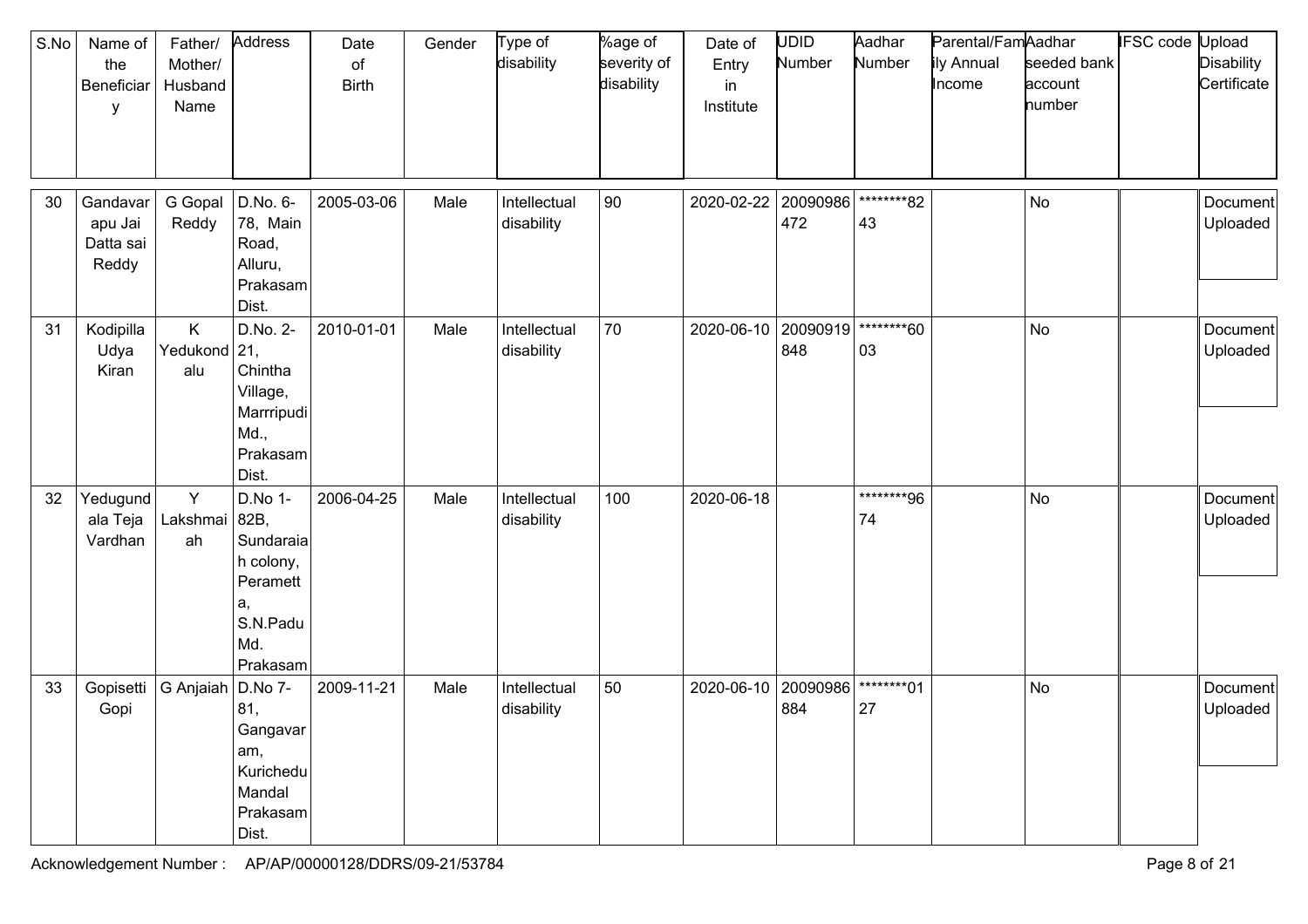| S.No | Name of<br>the<br>Beneficiar<br>y                  | Father/<br>Mother/<br>Husband<br>Name | Address                                                                                 | Date<br>of<br><b>Birth</b> | Gender | Type of<br>disability           | %age of<br>severity of<br>disability | Date of<br>Entry<br>in<br>Institute | <b>UDID</b><br>Number | Aadhar<br>Number  | Parental/FamAadhar<br>ily Annual<br>Income | seeded bank<br>account<br>number | <b>IFSC</b> code Upload | <b>Disability</b><br>Certificate |
|------|----------------------------------------------------|---------------------------------------|-----------------------------------------------------------------------------------------|----------------------------|--------|---------------------------------|--------------------------------------|-------------------------------------|-----------------------|-------------------|--------------------------------------------|----------------------------------|-------------------------|----------------------------------|
| 34   | Atluri<br>Naveen                                   | A<br>Venkates<br>warlu                | D.No 1-<br>533,<br>KesavaR<br>ajuGunta,<br>5 th Line,<br>Ongole,<br>Prakasam<br>Dist.   | 2003-01-11                 | Male   | Intellectual<br>disability      | 75                                   | 2020-06-15                          | 20090960<br>390       | ********32<br>86  |                                            | No                               |                         | Document<br>Uploaded             |
| 35   | Pitta<br>Eswari Sai Subbarao                       | P                                     | D.No 1-<br>386,<br>Shanthi<br>Nagar,<br>Pernamet<br>ta,<br>Ongole,<br>Prakasam<br>Dist. | 2003-04-25                 | Male   | Multiple<br><b>Disabilities</b> | 88                                   | 2020-06-18                          | 2009/096<br>1855      | *********29<br>84 |                                            | No                               |                         | Document<br>Uploaded             |
| 36   | Shiak<br>Imran                                     | Sk Babji                              | D.No 2-<br>29-638,<br>Gopalnag<br>ar<br>5thLine,<br>Ongole,<br>Prakasam<br>Dist.        | 2009-12-24                 | Male   | Intellectual<br>disability      | 75                                   | 2020-06-16 2009/098                 | 4351                  | *********25<br>79 |                                            | No                               |                         | Document<br>Uploaded             |
|      | 37   Nunna   N Bhaskar   D.NO 5-<br>Vigneswar<br>a |                                       | 12-9, Raj<br>Pongal<br>Road,<br>Ongole,<br>Prakasam                                     | $ 2004 - 12 - 14 $         | Male   | Intellectual<br>disability      | 50                                   | 2020-06-18 20090961 ********79      | 608                   | 07                |                                            | No                               |                         | Document<br>Uploaded             |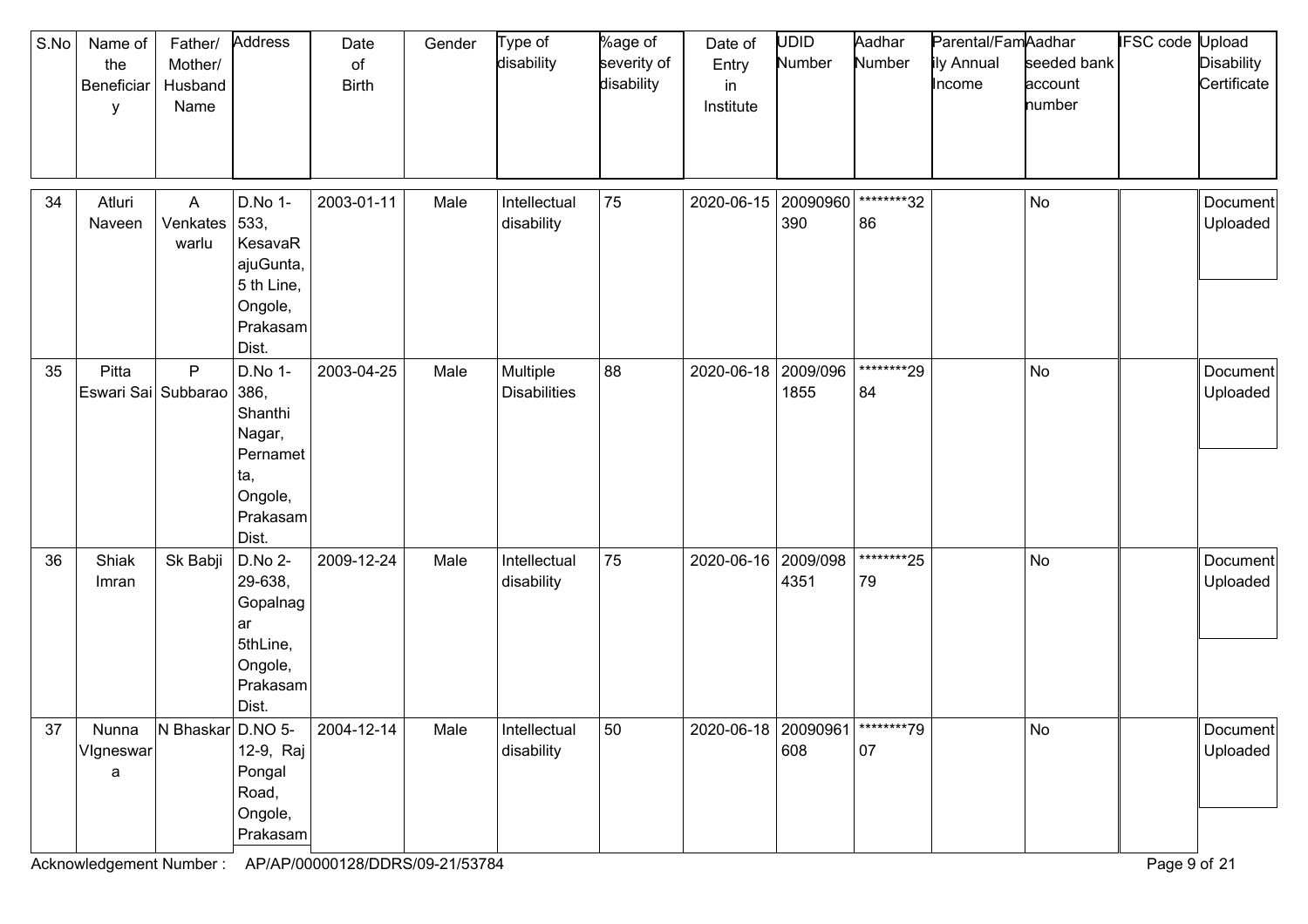| S.No | Name of<br>the<br>Beneficiar<br>y | Father/<br>Mother/<br>Husband<br>Name | Address                                                                    | Date<br>of<br><b>Birth</b>                       | Gender | Type of<br>disability      | %age of<br>severity of<br>disability | Date of<br>Entry<br>in<br>Institute | UDID<br>Number  | Aadhar<br>Number  | Parental/FamAadhar<br>ily Annual<br>Income | seeded bank<br>account<br>number | <b>IFSC code Upload</b> | <b>Disability</b><br>Certificate |
|------|-----------------------------------|---------------------------------------|----------------------------------------------------------------------------|--------------------------------------------------|--------|----------------------------|--------------------------------------|-------------------------------------|-----------------|-------------------|--------------------------------------------|----------------------------------|-------------------------|----------------------------------|
|      |                                   |                                       | Dist.                                                                      |                                                  |        |                            |                                      |                                     |                 |                   |                                            |                                  |                         |                                  |
| 38   | Polasani<br>Krishna<br>Reddy      | P<br>Venkates<br>warulu               | D.NO 29-<br>$51-10,$<br>Nehuru<br>colony<br>Ongole,<br>Prakasam<br>Dist.   | 2008-01-02                                       | Male   | Intellectual<br>disability | 100                                  | 2020-06-18                          | 20090961<br>271 | ********51<br>60  |                                            | No                               |                         | Document<br>Uploaded             |
| 39   | Pothuri<br>Santhosh               | Kiran<br>Kumar                        | D.NO 3-<br>275,<br>Chellavari<br>St.,<br>Ongole,<br>Prakasam<br>Dist.      | 2009-12-05                                       | Male   | Intellectual<br>disability | 50                                   | 2021-06-30                          |                 | ********97<br>39  |                                            | No                               |                         | Document<br>Uploaded             |
| 40   | Kondru<br>Rajesh                  | K.<br>Gabreyelu                       | Sujatha<br>Nagar<br>Sankarali<br>ngam<br>Gudipadu<br>Prakasam<br>Dist. A.P | 2003-04-03                                       | Male   | Intellectual<br>disability | 90                                   | 2013-06-12                          |                 | ********52<br>35  |                                            | <b>No</b>                        |                         | Document<br>Uploaded             |
| 41   | Chintu                            |                                       | lapadu<br>Prakasam<br>Dist. A.P-<br>523213                                 | Kolakaluri   K Bulleiah   Ravinutha   2007-03-14 | Male   | Intellectual<br>disability | 90                                   | 2015-06-23                          | 20090919<br>399 | *********51<br>60 |                                            | <b>No</b>                        |                         | Document<br>Uploaded             |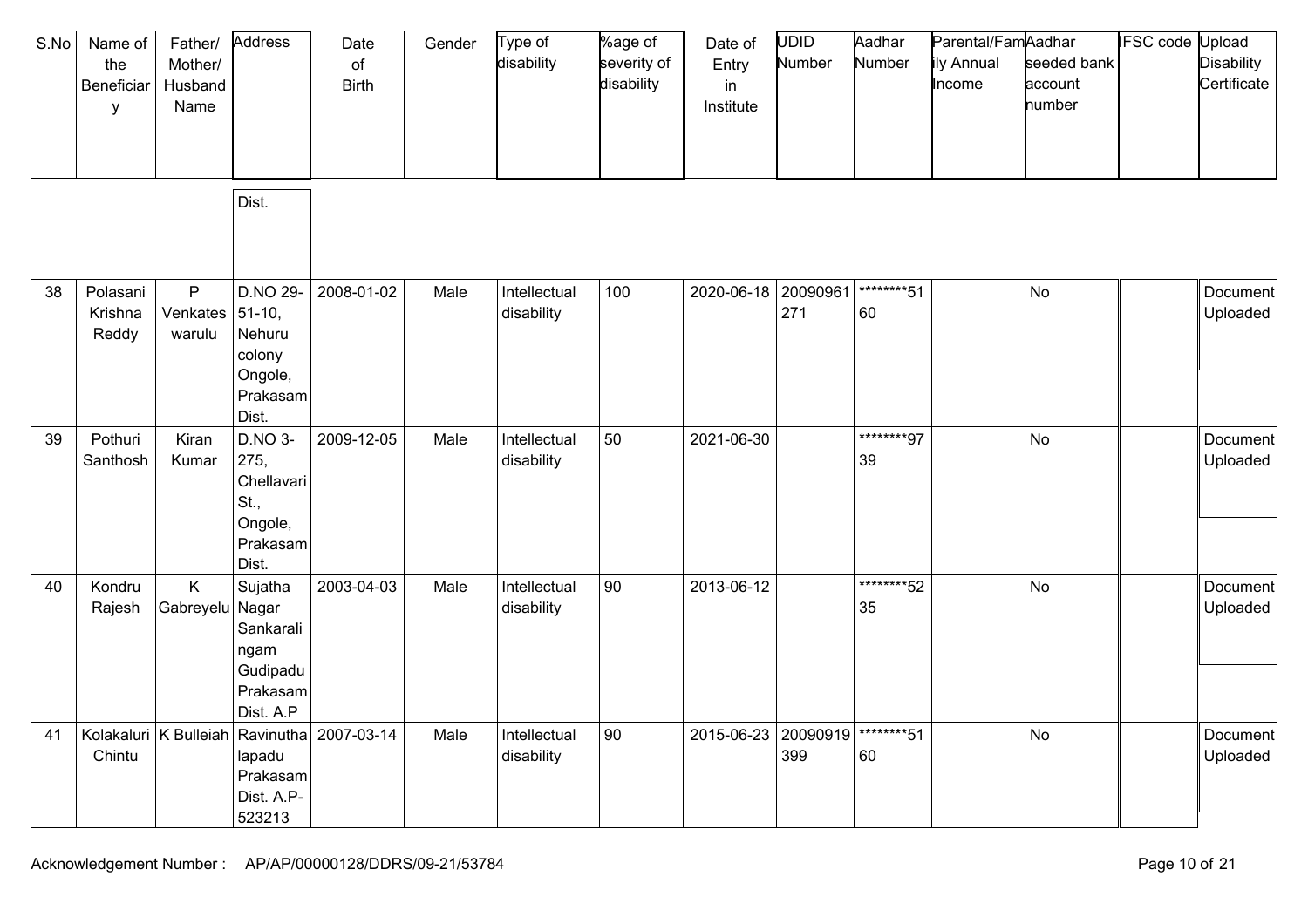| S.No | Name of<br>the<br>Beneficiar<br>y             | Father/<br>Mother/<br>Husband<br>Name | Address                                                                                        | Date<br>of<br><b>Birth</b> | Gender | Type of<br>disability      | %age of<br>severity of<br>disability | Date of<br>Entry<br>in<br>Institute | UDID<br>Number  | Aadhar<br>Number  | Parental/FamAadhar<br>ily Annual<br>Income | seeded bank<br>account<br>number | <b>IFSC code Upload</b> | <b>Disability</b><br>Certificate |
|------|-----------------------------------------------|---------------------------------------|------------------------------------------------------------------------------------------------|----------------------------|--------|----------------------------|--------------------------------------|-------------------------------------|-----------------|-------------------|--------------------------------------------|----------------------------------|-------------------------|----------------------------------|
| 42   | Hareesh                                       | Vericharla V Kishore                  | Bhagath<br>single<br>colony<br>Prakasam<br>Dist. A.P-<br>523001                                | 2004-01-01                 | Male   | Intellectual<br>disability | 90                                   | 2017-06-24                          | 20090943<br>515 | ********09<br>21  |                                            | <b>No</b>                        |                         | Document<br>Uploaded             |
| 43   | Nukathoti   N Sreenu<br>Mallikharju<br>na Rao |                                       | $D.No-2-$<br>39<br>Perrimitta<br>S.N.Padu<br>Prakasam<br>Dist. A.P-<br>523303                  | 2007-06-26                 | Male   | Intellectual<br>disability | 75                                   | 2017-06-27                          |                 | ********45<br>65  |                                            | <b>No</b>                        |                         | Document<br>Uploaded             |
| 44   | Talluri<br>Teja                               | T Babu                                | D.No. 6-<br>201B1<br>Venkates<br>wara<br>colony,<br>OngolePr<br>akasam<br>Dist. A.P-<br>523001 | 2003-11-21                 | Male   | Intellectual<br>disability | 75                                   | 2017-06-30                          | 17080294<br>505 | ********73<br>38  |                                            | <b>No</b>                        |                         | Document<br>Uploaded             |
| 45   | Jupalli<br>Mariya<br>Das                      | Yelisham<br>ma                        | D.No 3-<br>$78-1$<br>Chandrav<br>aram<br>Gutur<br>Dist.                                        | 2005-11-11                 | Male   | Intellectual<br>disability | 90                                   | 2018-07-06                          |                 | *********52<br>35 |                                            | <b>No</b>                        |                         | Document<br>Uploaded             |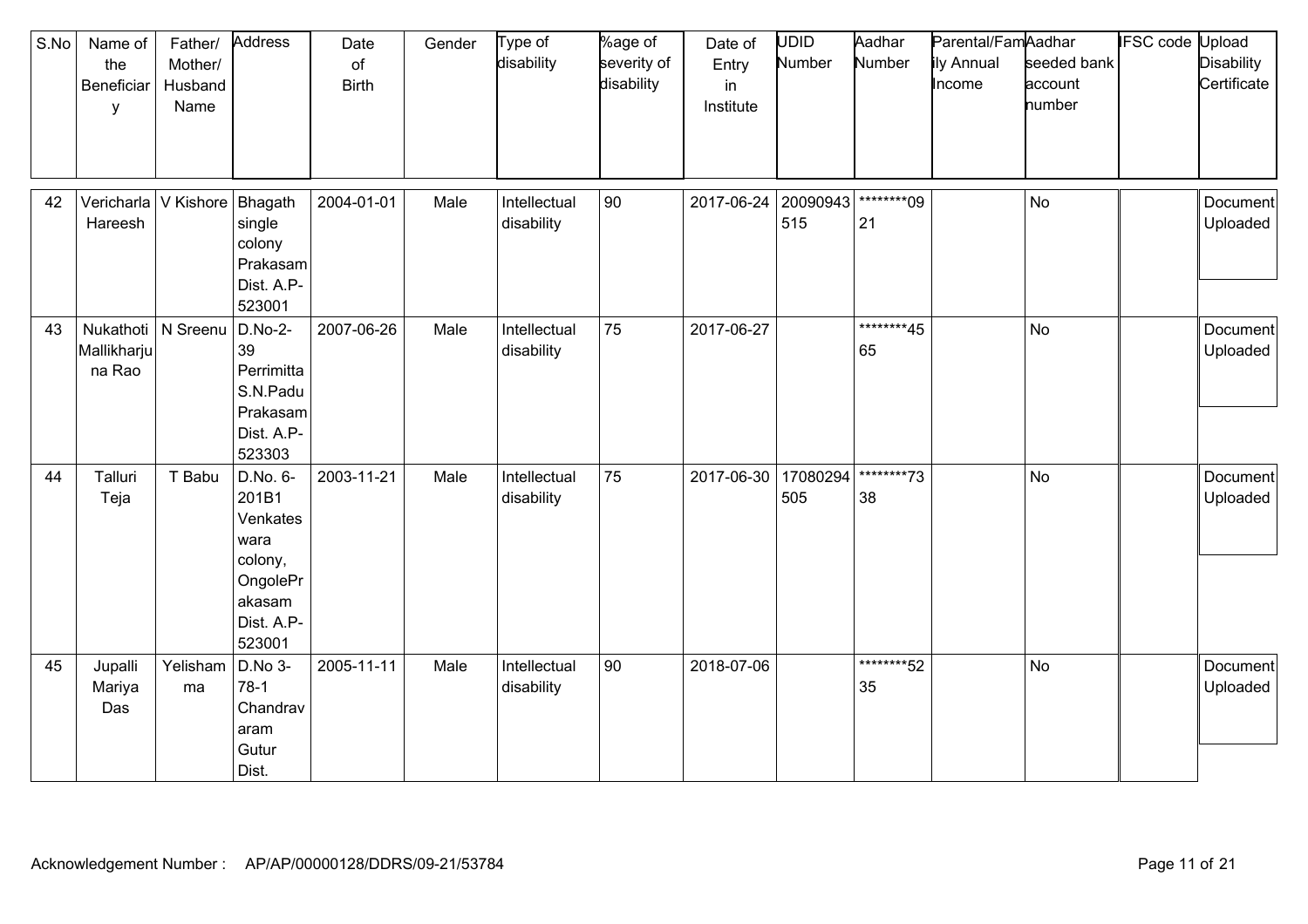| S.No | Name of<br>the<br>Beneficiar<br>y                 | Father/<br>Mother/<br>Husband<br>Name | Address                                                                      | Date<br>of<br><b>Birth</b> | Gender | Type of<br>disability           | %age of<br>severity of<br>disability | Date of<br>Entry<br>in<br>Institute | <b>UDID</b><br>Number | Aadhar<br>Number  | Parental/FamAadhar<br>ily Annual<br>Income | seeded bank<br>account<br>number | IFSC code Upload | <b>Disability</b><br>Certificate |
|------|---------------------------------------------------|---------------------------------------|------------------------------------------------------------------------------|----------------------------|--------|---------------------------------|--------------------------------------|-------------------------------------|-----------------------|-------------------|--------------------------------------------|----------------------------------|------------------|----------------------------------|
| 46   | Pathibandl Thirupathi<br>a Rajesh                 | yaa                                   | Polireddy<br>palem<br>Kondepi<br>mandal<br>Prakasam<br>Dist.                 | 2008-12-01                 | Male   | Multiple<br><b>Disabilities</b> | 75                                   | 2020-06-25                          | 20090942<br>989       | ********97<br>39  |                                            | <b>No</b>                        |                  | Document<br>Uploaded             |
| 47   | Kolla<br>Pardhu                                   | Srinu                                 | D.NO 11-<br>$3-40,$<br>Kandhuku<br>ru,<br>Ongole,<br>Prakasam<br>Dist.       | 2010-01-01                 | Male   | Intellectual<br>disability      | 100                                  | 2021-06-30                          | 20090960<br>700       | ********63<br>80  |                                            | <b>No</b>                        |                  | Document<br>Uploaded             |
| 48   | Devarakon Anjaneyul<br>da Siva<br>Rama<br>Krishna | u                                     | D.No 7-<br>65A<br>Sukthan<br>Bazar<br>Samaraju<br>palle<br>Prakasam<br>Dist. | 2007-01-01                 | Male   | Intellectual<br>disability      | 80                                   | 2018-06-25                          |                       | *********14<br>28 |                                            | No                               |                  | Document<br>Uploaded             |
| 49   | Katta<br>Venu                                     | Subrahma<br>yam                       | Vijayanag<br>ar Colony<br>Cheemak<br>urthi<br>Prakasam<br>Dist.              | 2003-11-09                 | Male   | Intellectual<br>disability      | 80                                   | 2018-07-06                          |                       |                   |                                            | No                               |                  | Document<br>Uploaded             |
| 50   | Srirama<br>Rajesh                                 | Narayana $ S.T.$                      | Colony<br>PearlaMa<br>nyam,                                                  | 2004-01-01                 | Male   | Intellectual<br>disability      | 80                                   | 2021-06-30                          |                       | ********14<br>88  |                                            | No                               |                  | Document<br>Uploaded             |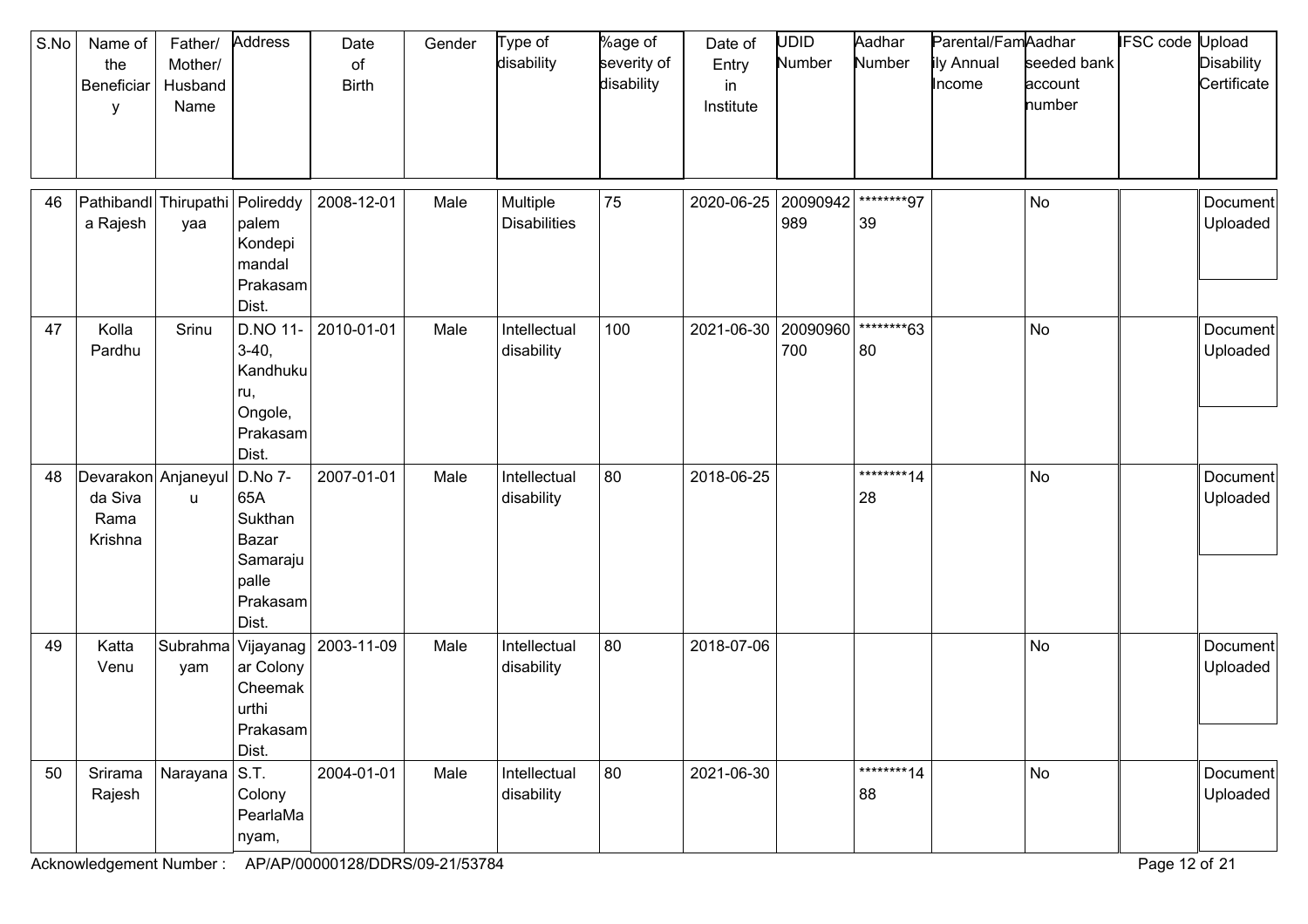| S.No | Name of<br>the<br>Beneficiar<br>У                        | Father/<br>Mother/<br>Husband<br>Name | Address                                                                                                 | Date<br>$\circ$ f<br><b>Birth</b> | Gender | Type of<br>disability      | %age of<br>severity of<br>disability | Date of<br>Entry<br>in<br>Institute | <b>UDID</b><br>Number | Aadhar<br>Number  | Parental/FamAadhar<br>ily Annual<br>Income | seeded bank<br>account<br>number | IFSC code | Jpload<br><b>Disability</b><br>Certificate |
|------|----------------------------------------------------------|---------------------------------------|---------------------------------------------------------------------------------------------------------|-----------------------------------|--------|----------------------------|--------------------------------------|-------------------------------------|-----------------------|-------------------|--------------------------------------------|----------------------------------|-----------|--------------------------------------------|
|      |                                                          |                                       | PertnaMe<br>tta,<br>Ongole,<br>Prakasam<br>Dist.                                                        |                                   |        |                            |                                      |                                     |                       |                   |                                            |                                  |           |                                            |
| 51   | Karamgett K Ramesh D.No 8-<br>y<br>Subraman<br>ya Viswak | kumar                                 | 431<br>Mangamo<br>ordonka<br>near<br><b>Brahma</b><br>garimala<br>m garden<br>tower<br>Ongole<br>$A.P-$ | 2006-06-23                        | Male   | Intellectual<br>disability | 90                                   | 2013-06-12 20090920                 | 497                   | *********20<br>35 |                                            | No                               |           | Document<br>Uploaded                       |
| 52   | Inabattina<br>Ramesh<br>Babu                             | Brahmaia<br>h                         | D.No 4-1-<br>47<br>Rajpangal<br>Road<br>12th<br>Cross<br>Road<br>Ongole<br>Prakasam<br>Dist.            | 2003-02-12                        | Male   | Intellectual<br>disability | 75                                   | 2013-06-12                          | 17080296<br>168       | ********06<br>47  |                                            | <b>No</b>                        |           | Document<br>Uploaded                       |
| 53   | Perla<br>Venkata<br>Lasya Sri                            | Venkata<br>Naga<br>ni                 | D.NO 33-<br>$1 - 7$<br>Naga Sai   Chakrapa   Thiruveng  <br>alam<br>Pallivarive                         | 2006-06-23                        | Male   | Intellectual<br>disability | 90                                   | 2014-06-12                          |                       | *********50<br>10 |                                            | No                               |           | Document<br>Uploaded                       |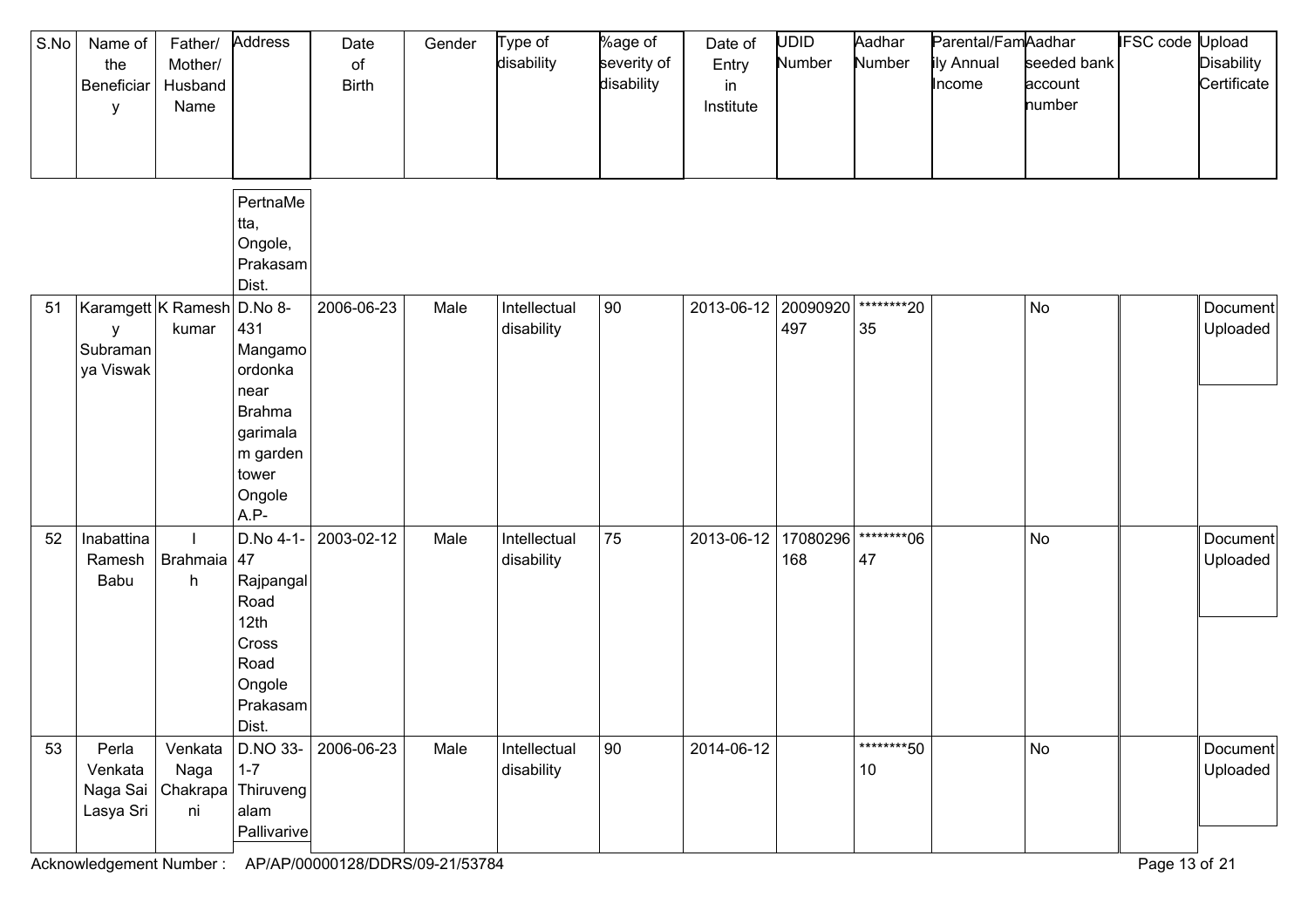| S.No | Name of<br>the<br>Beneficiar<br>у              | Father/<br>Mother/<br>Husband<br>Name            | Address                                                                                        | Date<br>of<br><b>Birth</b> | Gender | Type of<br>disability      | %age of<br>severity of<br>disability | Date of<br>Entry<br>in<br>Institute | <b>UDID</b><br>Number | Aadhar<br>Number | Parental/FamAadhar<br>ily Annual<br>Income | seeded bank<br>account<br>number | <b>IFSC</b> code | Upload<br><b>Disability</b><br>Certificate |
|------|------------------------------------------------|--------------------------------------------------|------------------------------------------------------------------------------------------------|----------------------------|--------|----------------------------|--------------------------------------|-------------------------------------|-----------------------|------------------|--------------------------------------------|----------------------------------|------------------|--------------------------------------------|
|      |                                                |                                                  | edhi<br>ongole<br>A.P-<br>523001                                                               |                            |        |                            |                                      |                                     |                       |                  |                                            |                                  |                  |                                            |
| 54   | Perla Sai<br>Srinivasa<br>Sachin<br>Srivardhan | P Rama<br>Rao                                    | D.No 1-<br>$14 - 14$<br>Arisadan<br>Aprt.<br>Sriram<br>Nagar<br>Kakinada<br>Urban<br>E.G.Dist. | 2003-05-12                 | Male   | Intellectual<br>disability | 100                                  | 2016-06-16 20090921                 | 419                   | ********97<br>61 |                                            | No                               |                  | Document<br>Uploaded                       |
| 55   | Sanala<br>Bala<br>Sarayana<br>Sri              | S Venkata D.No-35-<br>Nageswar 3-69-33-<br>a Rao | 85 Sanjay<br>Gandhi<br>colony,<br>Ongole<br>Prakasam<br>Dist. A.P-<br>523303                   | 2011-06-16                 | Female | Intellectual<br>disability | 50                                   | 2016-06-17                          |                       | ********79<br>71 |                                            | No                               |                  | Document<br>Uploaded                       |
| 56   | Rachuri<br>Venkata<br>Trisanth                 | $\mathsf{R}$<br>Hanumant<br>hrao                 | D.No 7-<br>865 1431<br>M.M<br>Road 4th<br>line<br>Prakasam<br>Dist.                            | 2007-04-10                 | Male   | Intellectual<br>disability | 80                                   | 2017-06-20                          |                       | ********89<br>24 |                                            | <b>No</b>                        |                  | Document<br>Uploaded                       |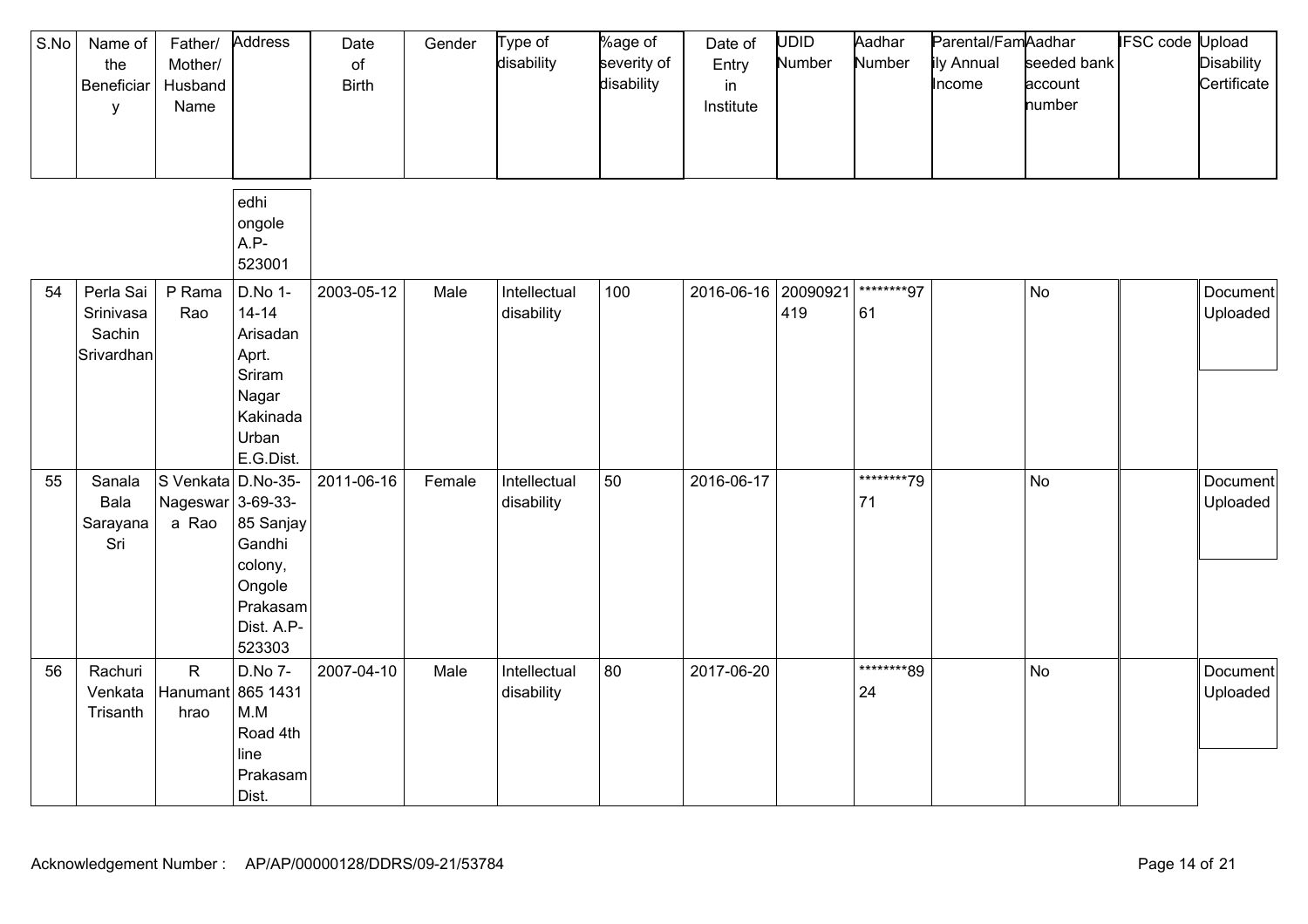| S.No | Name of<br>the<br>Beneficiar<br>y | Father/<br>Mother/<br>Husband<br>Name | Address                                                            | Date<br>of<br><b>Birth</b> | Gender | Type of<br>disability      | %age of<br>severity of<br>disability | Date of<br>Entry<br>in.<br>Institute | <b>UDID</b><br>Number | Aadhar<br>Number  | Parental/FamAadhar<br>ily Annual<br>Income | seeded bank<br>account<br>number | <b>IFSC code Upload</b> | <b>Disability</b><br>Certificate |
|------|-----------------------------------|---------------------------------------|--------------------------------------------------------------------|----------------------------|--------|----------------------------|--------------------------------------|--------------------------------------|-----------------------|-------------------|--------------------------------------------|----------------------------------|-------------------------|----------------------------------|
| 57   | Chejarla<br>Srinath               | Ch<br>Koteswara<br>rao                | Alluru<br>Kothapatn<br>am<br>Ongole<br>Prakasam<br>Dist.           | 2012-05-31                 | Male   | Intellectual<br>disability | 75                                   | 2017-06-30                           |                       | ********29<br>93  |                                            | <b>No</b>                        |                         | Document<br>Uploaded             |
| 58   | Motadika<br>Bhagyalak<br>shmi     | M Ankaiah                             | Marthi<br>Nagar<br>Kurnool<br>Road<br>Ongole<br>Prakasam<br>Dist.t | 2005-01-01                 | Female | Intellectual<br>disability | 50                                   | 2017-06-30                           |                       | *********00<br>25 |                                            | <b>No</b>                        |                         | Document<br>Uploaded             |
| 59   | Κ<br>Gurulaksh Guravaiah<br>mi    | K                                     | Sri Rama<br>colony<br>Ongole<br>Prakasam<br>Dist. A.P-<br>523001   | 2006-11-14                 | Female | Intellectual<br>disability | 75                                   | 2017-07-01                           |                       | *********62<br>02 |                                            | <b>No</b>                        |                         | Document<br>Uploaded             |
| 60   | Lakshmise $\mid$<br>tty Harini    | Venkata<br>Narasimh<br>am             | Marripudi<br>Vil<br>Marripudi<br>Md.<br>Prakasha<br>m Dist.        | 2004-06-09                 | Female | Intellectual<br>disability | 100                                  | 2018-06-20                           |                       | ********58<br>05  |                                            | <b>No</b>                        |                         | Document<br>Uploaded             |
| 61   | Godasu<br>Sudeer                  | Thirupatai<br>ah                      | Vadipale<br>m<br>C.S.Pura<br>m<br>Prakasha                         | 2004-05-08                 | Female | Intellectual<br>disability | 75                                   | 2018-07-05                           |                       |                   |                                            | <b>No</b>                        |                         | Document<br>Uploaded             |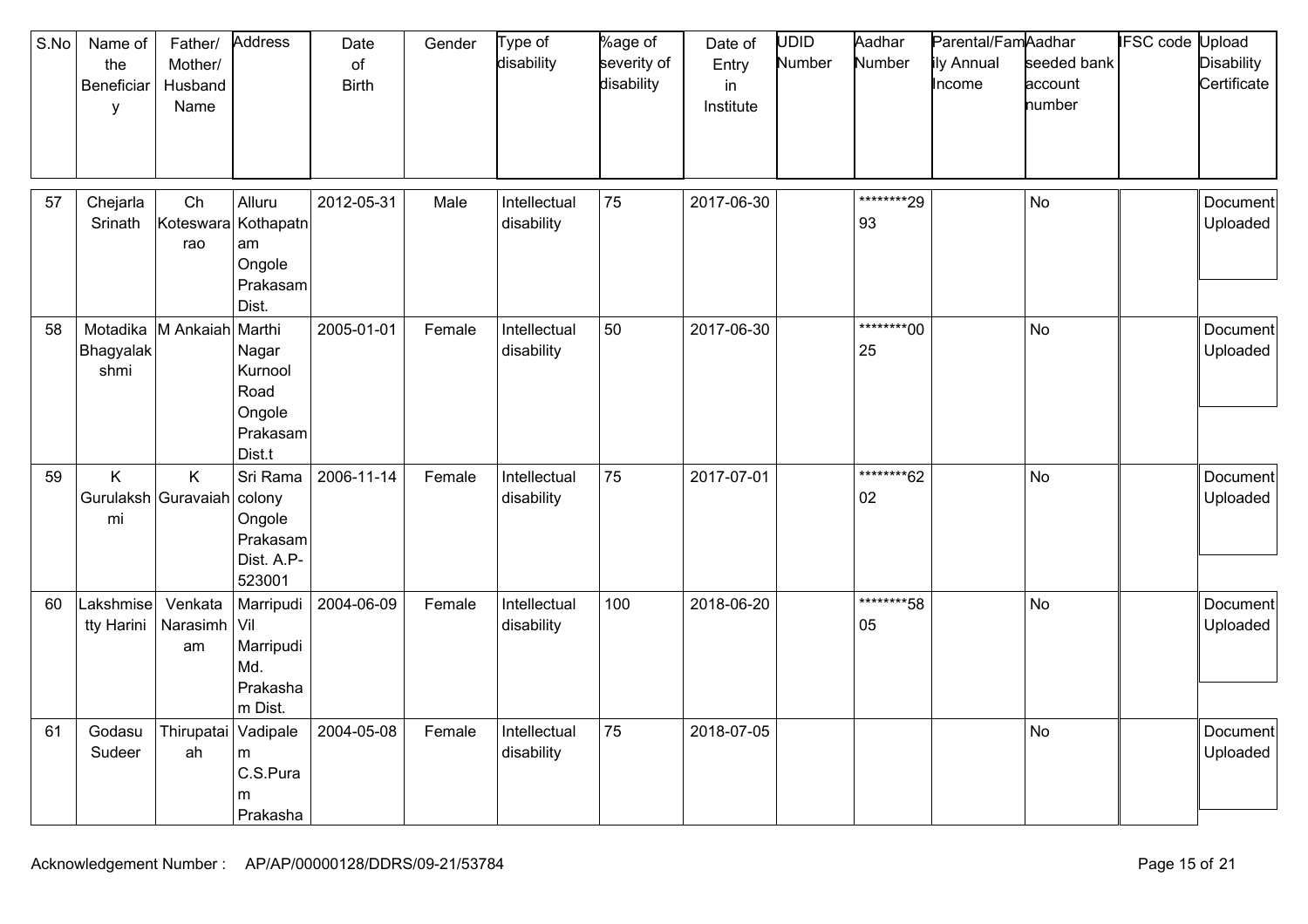| S.No | Name of<br>the<br>Beneficiar<br>y                        | Father/<br>Mother/<br>Husband<br>Name | Address                                                                 | Date<br>of<br><b>Birth</b> | Gender | Type of<br>disability      | %age of<br>severity of<br>disability | Date of<br>Entry<br>in<br>Institute | UDID<br>Number  | Aadhar<br>Number | Parental/FamAadhar<br>ily Annual<br>Income | seeded bank<br>account<br>number | IFSC code Upload | <b>Disability</b><br>Certificate |
|------|----------------------------------------------------------|---------------------------------------|-------------------------------------------------------------------------|----------------------------|--------|----------------------------|--------------------------------------|-------------------------------------|-----------------|------------------|--------------------------------------------|----------------------------------|------------------|----------------------------------|
| 62   | Swarnam<br>Swathi                                        | Peddaiah                              | Vadipale<br>m<br>C.S.Pura<br>m<br>Prakasha                              | 2009-07-05                 | Female | Intellectual<br>disability | 75                                   | 2018-07-05                          |                 |                  |                                            | No                               |                  | Document<br>Uploaded             |
| 63   | Praveena                                                 | Chebrolu Mallikarjun<br>a Rao         | D.No 23-<br>$3-3$<br>Ramalaya<br>m<br>St.Cheera<br>laPrakasa<br>m Dist. | 2003-03-13                 | Female | Intellectual<br>disability | 75                                   | 2018-07-06                          |                 |                  |                                            | No                               |                  | Document<br>Uploaded             |
| 64   | Chintakrin<br>di Raji                                    | Venkates<br>warulu                    | Avenkate<br>swara<br>Nagar<br>Cheemak<br>urthi<br>Prakasam<br>Dist.     | 2003-06-08                 | Female | Intellectual<br>disability | 75                                   | 2018-07-06                          |                 |                  |                                            | No                               |                  | Document<br>Uploaded             |
| 65   | Irla Pavani Yedukond                                     | alu                                   | Vaddepal<br>em C.S<br>Puram<br>Prakasam<br>Dist.                        | 2004-04-06                 | Female | Intellectual<br>disability | 75                                   | 2018-07-06                          |                 |                  |                                            | No                               |                  | Document<br>Uploaded             |
| 66   | Dharmava Ramanaia<br>rapu<br>Venkata<br>Dhara<br>Neeswar | h                                     | D.No3-<br>723rd<br>Ward<br>Ongole<br>Prakasam<br>Dist.                  | 2008-02-02                 | Male   | Intellectual<br>disability | 75                                   | 2019-06-20                          | 20090918<br>971 | ********99<br>27 |                                            | No                               |                  | Document<br>Uploaded             |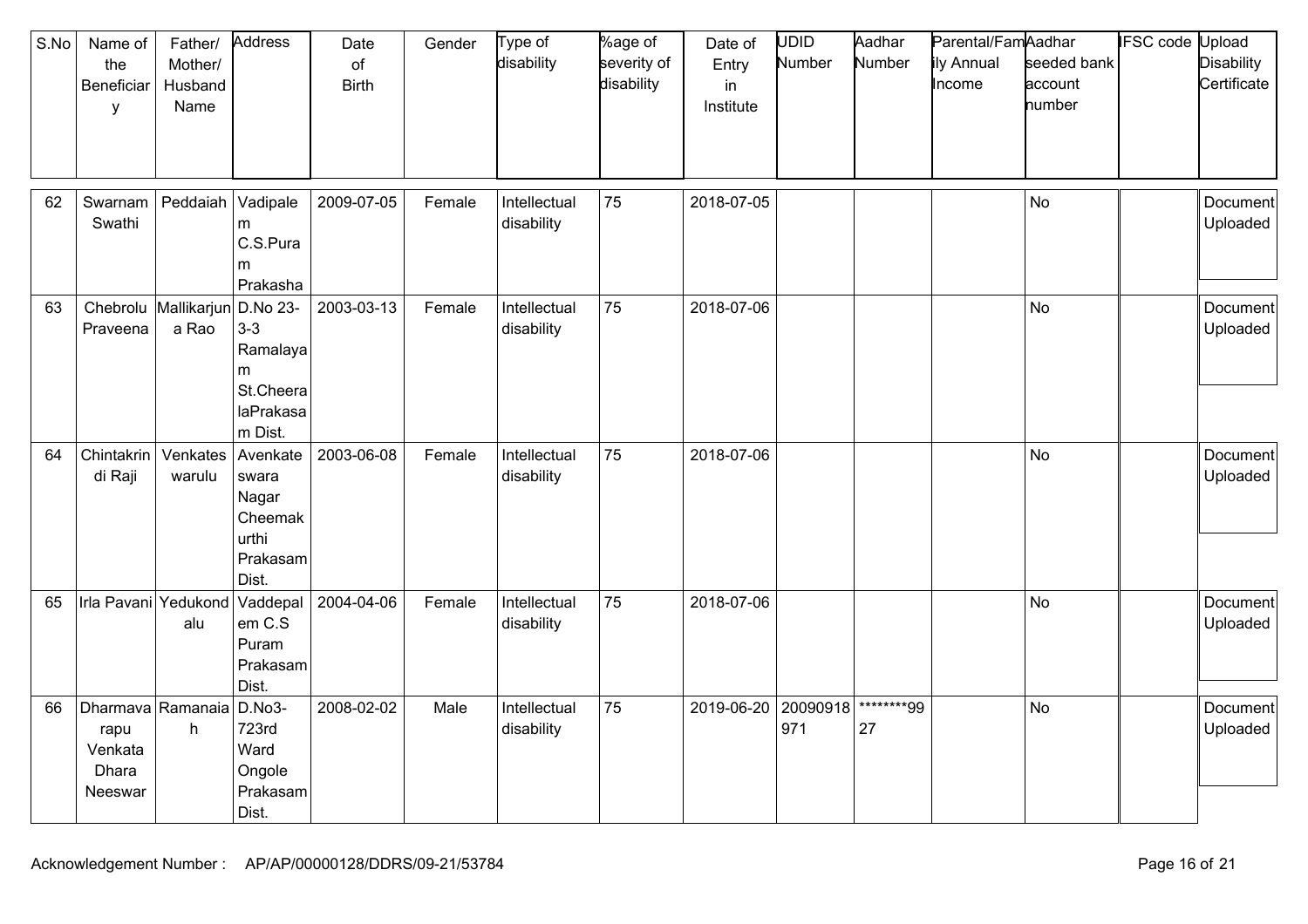| S.No | Name of<br>the<br>Beneficiar<br>у | Father/<br>Mother/<br>Husband<br>Name | Address                                                                                                          | Date<br>of<br><b>Birth</b> | Gender | Type of<br>disability      | %age of<br>severity of<br>disability | Date of<br>Entry<br>in<br>Institute | UDID<br>Number  | Aadhar<br>Number | Parental/FamAadhar<br>ily Annual<br>Income | seeded bank<br>account<br>number | <b>IFSC</b> code | Jpload<br><b>Disability</b><br>Certificate |
|------|-----------------------------------|---------------------------------------|------------------------------------------------------------------------------------------------------------------|----------------------------|--------|----------------------------|--------------------------------------|-------------------------------------|-----------------|------------------|--------------------------------------------|----------------------------------|------------------|--------------------------------------------|
| 67   | Shaik<br>Rabhiya                  | Arif                                  | D.No1-22<br>Azzad<br>Nagar<br>Pernamet<br>ta<br>Prakasam<br>Dist.                                                | 2010-04-30                 | Female | Intellectual<br>disability | 90                                   | 2019-06-20                          | 20090922<br>544 | ********19<br>65 |                                            | No                               |                  | Document<br>Uploaded                       |
| 68   | Kavala<br>Triveni                 | Ramanjan<br>eyulu                     | Gadiyapu<br>di<br>Maddipad<br>Prakasam<br>Dist.                                                                  | 2007-03-10                 | Female | Intellectual<br>disability | 75                                   | 2019-06-20                          |                 | ********21<br>44 |                                            | No                               |                  | Document<br>Uploaded                       |
| 69   | Jaga<br>Gowri<br>Shankar          | J Sai<br>Kishore                      | D.No 36-<br>1831,<br>Ankamma<br>palem,<br>Near One<br>Town<br>Police<br>Station,<br>Ongole,<br>Prakasam<br>Dist. | 2012-08-03                 | Male   | Intellectual<br>disability | 75                                   | 2019-11-06                          | 20090911<br>747 | ********10<br>77 |                                            | No                               |                  | Document<br>Uploaded                       |
| 70   | Tokata<br>Amulya                  | T.<br>Venkates   1c,<br>warlu         | D.No A-<br>Mottupalli,<br>ImmnadiC<br>heruvu,<br>Ongole,<br>Prakasam                                             | 2009-09-05                 | Female | Intellectual<br>disability | 75                                   | 2019-12-07                          | 20090927<br>112 | ********19<br>65 |                                            | No                               |                  | Document<br>Uploaded                       |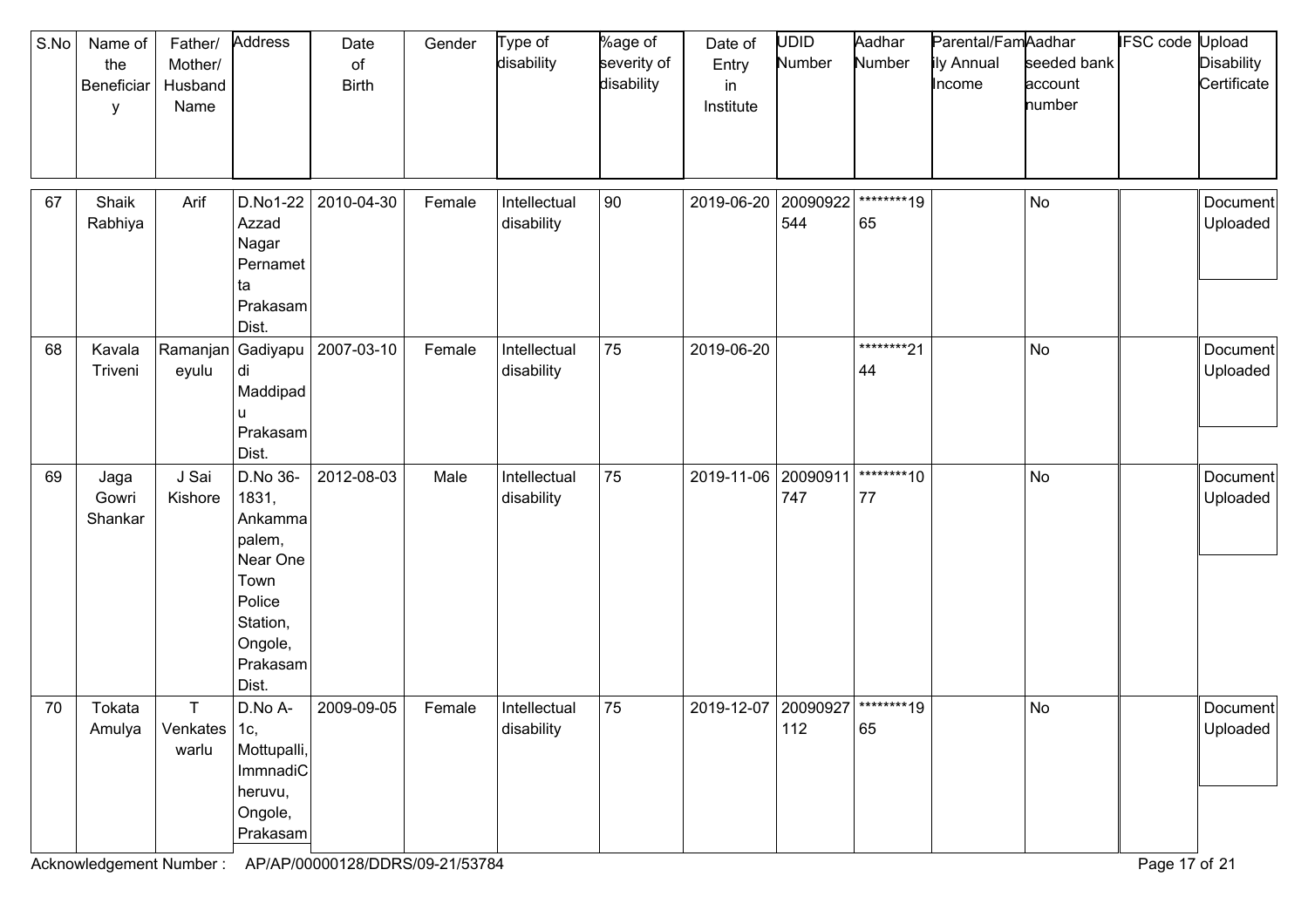| S.No | Name of<br>the<br>Beneficiar<br>у | Father/<br>Mother/<br>Husband<br>Name | Address                                                                                   | Date<br>of<br><b>Birth</b> | Gender | Type of<br>disability      | %age of<br>severity of<br>disability | Date of<br>Entry<br>in<br>Institute | <b>UDID</b><br>Number | Aadhar<br>Number | Parental/FamAadhar<br>ily Annual<br>Income | seeded bank<br>account<br>number | IFSC code | Jpload<br><b>Disability</b><br>Certificate |
|------|-----------------------------------|---------------------------------------|-------------------------------------------------------------------------------------------|----------------------------|--------|----------------------------|--------------------------------------|-------------------------------------|-----------------------|------------------|--------------------------------------------|----------------------------------|-----------|--------------------------------------------|
|      |                                   |                                       | Dist.                                                                                     |                            |        |                            |                                      |                                     |                       |                  |                                            |                                  |           |                                            |
| 71   | Muppa<br>Babu                     | Rao                                   | M Srinivas   KoppulaV  <br>ari St.,<br>Ongole,<br>Prakasam<br>Dist.                       | 2013-04-29                 | Male   | Intellectual<br>disability | 100                                  | 2020-03-24                          | 20090988<br>213       | ********88<br>51 |                                            | No                               |           | Document<br>Uploaded                       |
| 72   | Shaik<br>Gulshan                  | SK Lathif                             | D.No 11-<br>7, Indira<br>Colony,<br>11th Line,<br>Ongole,<br>Prakasam<br>Dist.            | 2011-06-20                 | Female | Intellectual<br>disability | 100                                  | 2020-06-02                          | 20090988<br>655       | ********50<br>06 |                                            | No                               |           | Document<br>Uploaded                       |
| 73   | <b>DEvarapall</b><br>Ludhiyana    | D<br>Venkates<br>warulu               | D.No 3-<br>137, Main<br>Bazar,<br>Nuzillapall<br>Panguluru<br>Ongole<br>Prakasam<br>Dist. | 2006-12-28                 | Female | Intellectual<br>disability | 90                                   | 2020-06-05                          | 20090986<br>100       | ********82<br>88 |                                            | No                               |           | Document<br>Uploaded                       |
| 74   | Ammanabr<br>olu Vinay<br>Pratap   | A<br>Venkates<br>warulu               | $11-313,$<br>Viratnaga<br>r, Ongole,<br>Prakasam<br>Dist.                                 | D.No 12- 2007-04-26        | Male   | Intellectual<br>disability | 90                                   | 2020-06-10 20090984                 | 689                   | ********99<br>27 |                                            | No                               |           | Document<br>Uploaded                       |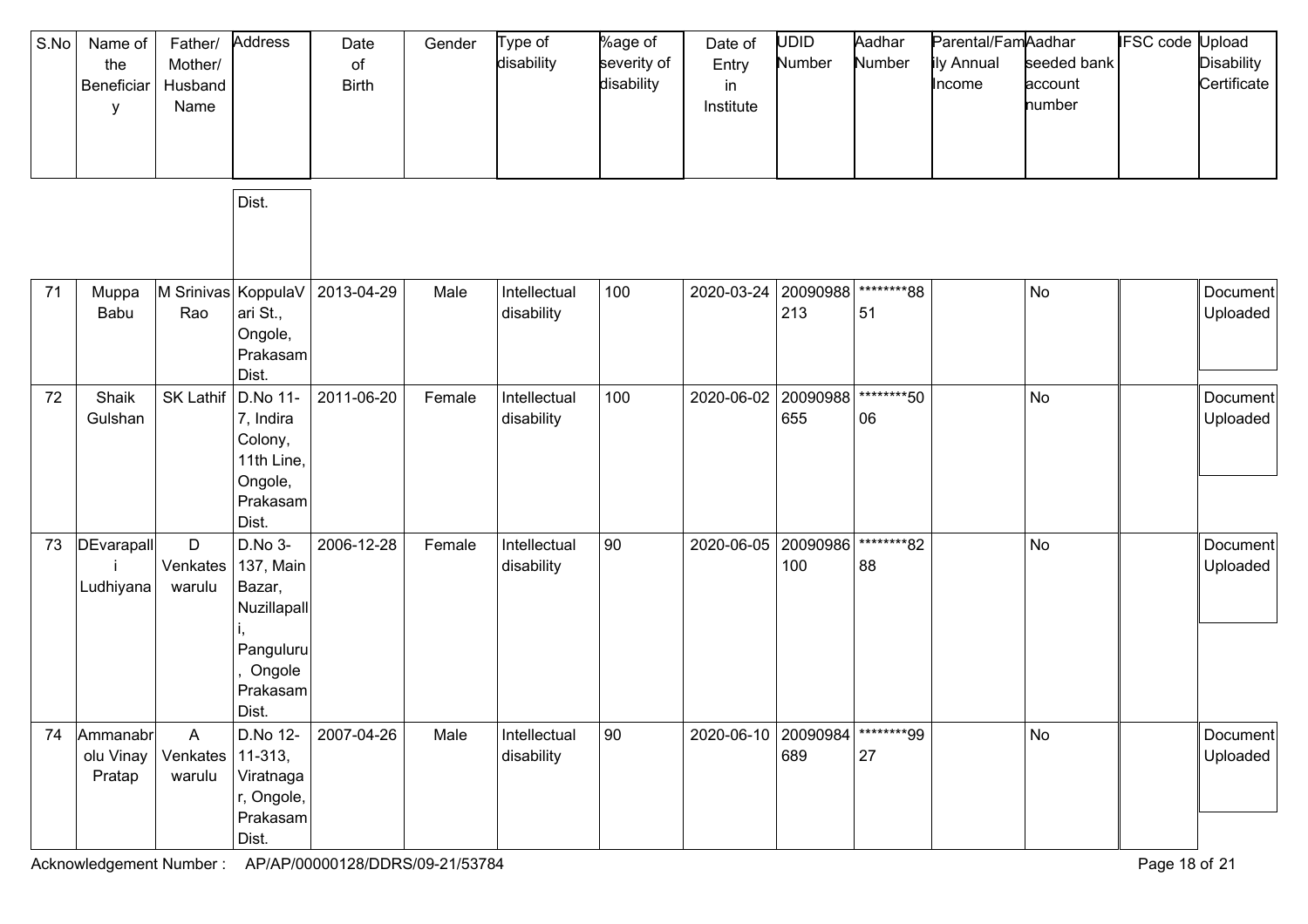| S.No | Name of<br>the<br>Beneficiar<br>У | Father/<br>Mother/<br>Husband<br>Name | Address                                                                                  | Date<br>of<br><b>Birth</b> | Gender | Type of<br>disability           | %age of<br>severity of<br>disability | Date of<br>Entry<br>in<br>Institute | UDID<br>Number  | Aadhar<br>Number | Parental/FamAadhar<br>ily Annual<br>Income | seeded bank<br>account<br>number | <b>IFSC code Upload</b> | <b>Disability</b><br>Certificate |
|------|-----------------------------------|---------------------------------------|------------------------------------------------------------------------------------------|----------------------------|--------|---------------------------------|--------------------------------------|-------------------------------------|-----------------|------------------|--------------------------------------------|----------------------------------|-------------------------|----------------------------------|
| 75   | Vipparla<br>Dinesh                | V Rama<br>Rao                         | <b>D.NO 2-</b><br>246B,<br>Satyanara<br>yanaPura<br>m,<br>Ongole,<br>Prakasam<br>Dist.   | 2007-01-01                 | Male   | Multiple<br><b>Disabilities</b> | 69                                   | 2020-06-12                          | 20090942<br>467 | ********67<br>60 |                                            | No                               |                         | Document<br>Uploaded             |
| 76   | Mohan Sai<br>Kiran<br>Reddy       | Karumuri   K Ramana<br>Reddy          | <b>D.NO 2-</b><br>828,<br>Nehuruna<br>gar 2nd<br>street,<br>Ongole,<br>Prakasam<br>Dist. | 2008-12-28                 | Male   | Intellectual<br>disability      | 75                                   | 2020-06-12                          | 20090989<br>836 | ********18<br>08 |                                            | No                               |                         | Document<br>Uploaded             |
| 77   | Avisineni<br>Gayatri              | A<br>Srinivasa<br>Rao                 | D.No 10-<br>137,<br>Indian<br>Colony<br>Near FCI,<br>Ongole,<br>Prakasam<br>Dist.        | 2010-07-28                 | Female | Intellectual<br>disability      | 100                                  | 2020-06-22                          |                 | ********59<br>13 |                                            | No                               |                         | Document<br>Uploaded             |
| 78   | Shaik<br>Karishma                 | Sk<br>Subhani                         | D. No 5-<br>$1-99-1,$<br>Rajupang<br>al Road,<br>Ongole,<br>Prakasam<br>Dist.            | 2007-02-28                 | Female | Intellectual<br>disability      | 100                                  | 2020-06-13   20090990   ********77  | 306             | 89               |                                            | No                               |                         | Document<br>Uploaded             |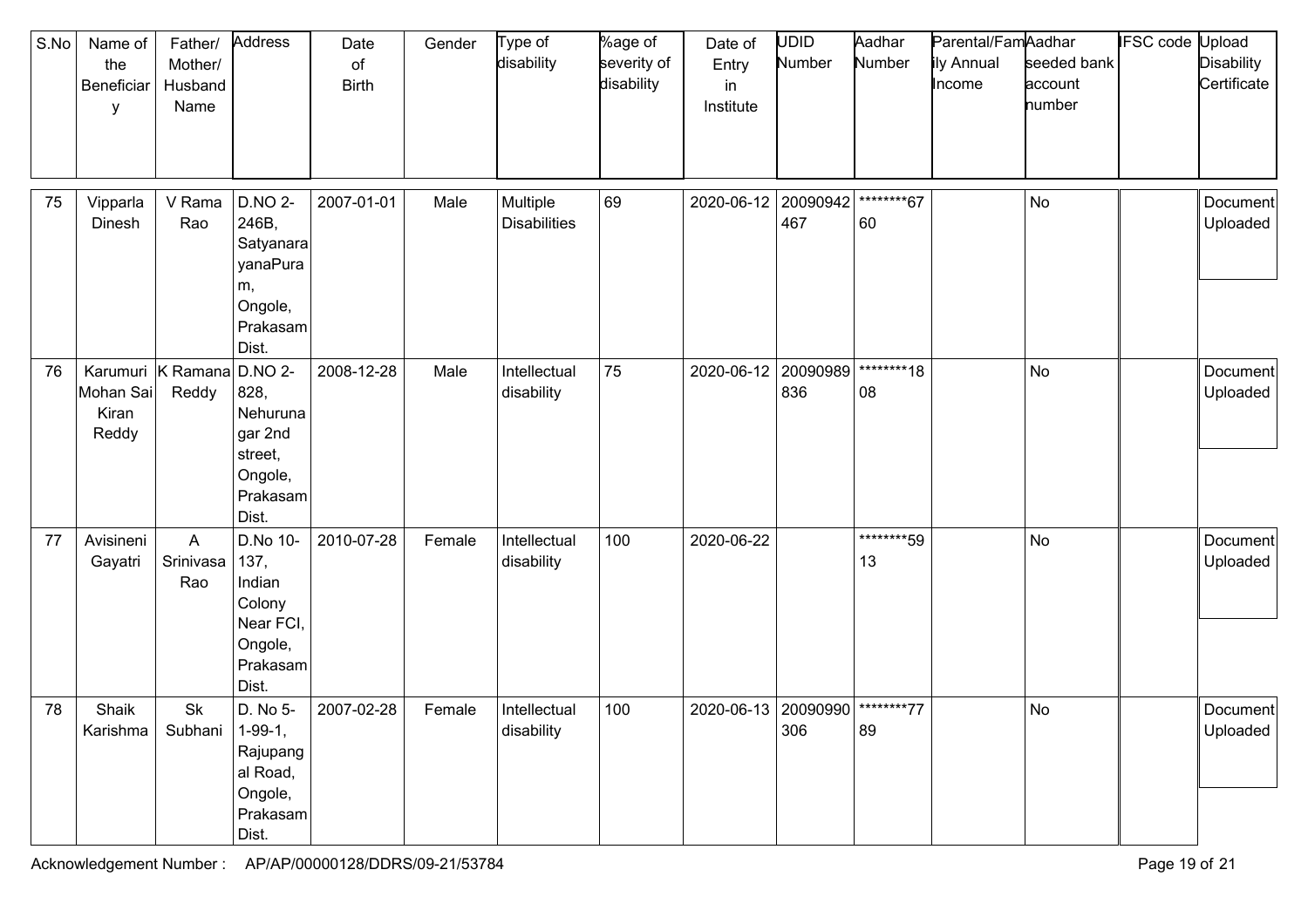| S.No | Name of<br>the<br>Beneficiar<br>у     | Father/<br>Mother/<br>Husband<br>Name | Address                                                                                    | Date<br>of<br><b>Birth</b> | Gender | Type of<br>disability      | %age of<br>severity of<br>disability | Date of<br>Entry<br>in<br>Institute | UDID<br>Number | Aadhar<br>Number | Parental/FamAadhar<br>ily Annual<br>Income | seeded bank<br>account<br>number | <b>IFSC code Upload</b> | <b>Disability</b><br>Certificate |
|------|---------------------------------------|---------------------------------------|--------------------------------------------------------------------------------------------|----------------------------|--------|----------------------------|--------------------------------------|-------------------------------------|----------------|------------------|--------------------------------------------|----------------------------------|-------------------------|----------------------------------|
| 79   | Karna<br>Akhileswar Satyanara 14-6-2, | K<br>yana                             | D. No 5-<br>Raj<br>Pongal<br>Road,<br>Ongole,<br>Prakasam<br>Dist.                         | 2008-12-23                 | Female | Intellectual<br>disability | 75                                   | 2020-06-15                          |                | ********71<br>18 |                                            | No                               |                         | Document<br>Uploaded             |
| 80   | Sayied<br>Akbar Ali                   | Mahaboob D. No 35-<br>Bhasha          | 4-952,<br>Sitarampu<br>ram,<br>Ongole,<br>Prakasam<br><b>District</b>                      | 2006-06-17                 | Male   | Intellectual<br>disability | 75                                   | 2021-06-30                          |                | ********96<br>46 |                                            | <b>No</b>                        |                         | Document<br>Uploaded             |
| 81   | Kalapared<br>dy<br>Venkatesh          | Suresh                                | D. No 9-<br>38-3A,<br>Kothapeta<br>Vijayawad<br>a Krishna<br><b>District</b>               | 2004-08-14                 | Male   | Intellectual<br>disability | 75                                   | 2021-06-30                          |                | ********65<br>10 |                                            | <b>No</b>                        |                         | Document<br>Uploaded             |
| 82   | Vemula                                | Venkata<br>Bharadwaj Chalapathi       | D. No 37-<br>$1 - 398 - 51$<br>Daravarit<br>hota<br>Ongole,<br>Prakasam<br><b>District</b> | 2011-02-27                 | Male   | Intellectual<br>disability | 75                                   | 2021-06-30                          |                | ********74<br>72 |                                            | <b>No</b>                        |                         | Document<br>Uploaded             |